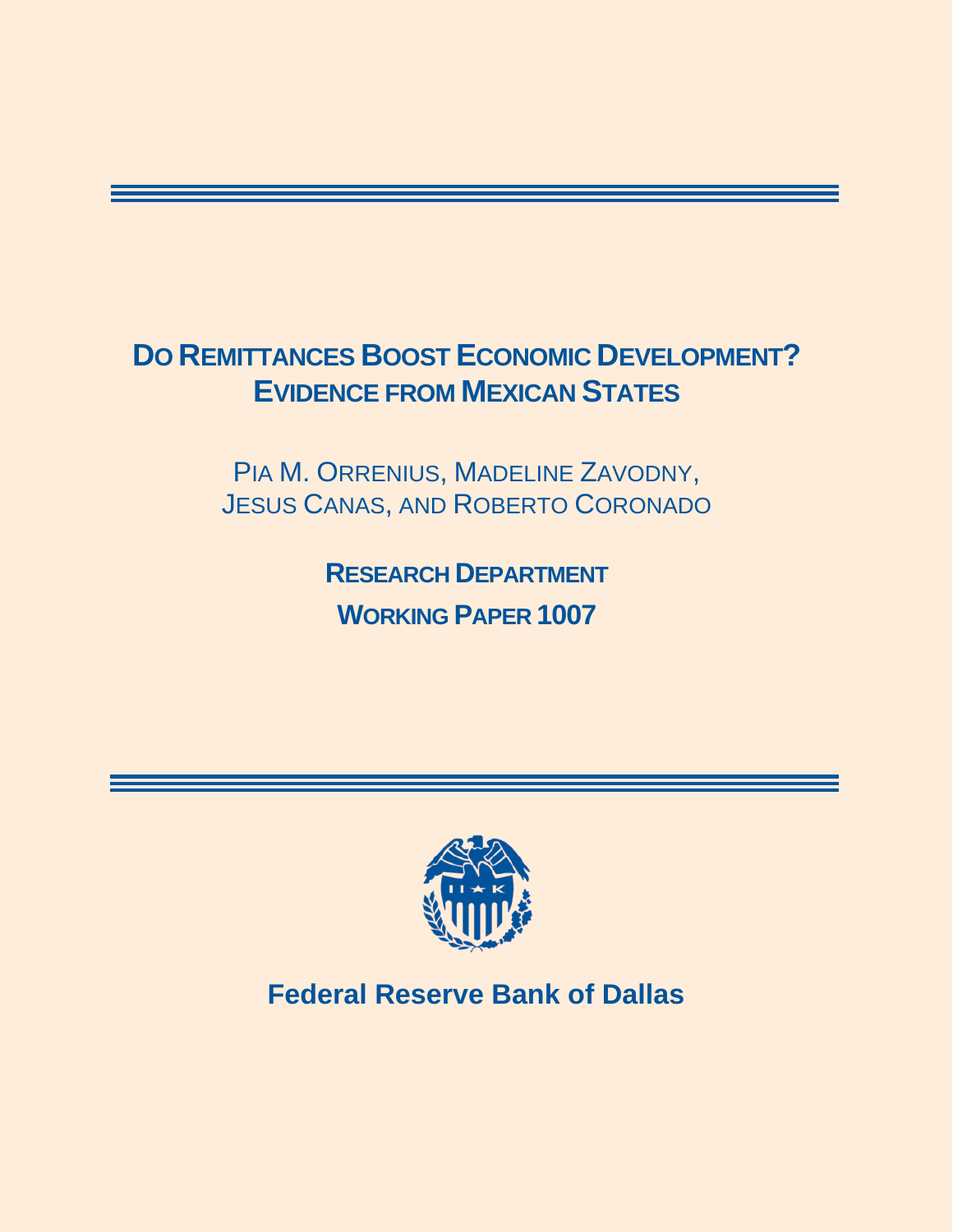## **Do Remittances Boost Economic Development? Evidence from Mexican States\***

Pia M. Orrenius Madeline Zavodny Senior Economist and Research Officer Professor Research Department Department Department of Economics Federal Reserve Bank of Dallas and IZA Agnes Scott College and IZA 2200 N. Pearl St. 141 E. College Ave. Dallas, TX 75201 USA Decatur, GA 30030 USA (214) 922-5747 (404) 471-6377 pia.orrenius@dal.frb.org mzavodny@agnesscott.edu

Jesús Cañas Roberto Coronado Associate Economist **Example 2018** Economist Federal Reserve Bank of Dallas Federal Reserve Bank of Dallas El Paso Branch El Paso Branch 301 E. Main Street 301 E. Main Street El Paso, TX 79901 USA El Paso, TX 79901 USA (915) 521-5233 (915) 521-5235 jesus.canas@dal.frb.org roberto.coronado@dal.frb.org

October 2010

**JEL Classification:** F24, J21, O15, O54.

 $\overline{a}$ 

**Keywords**: remittances, economic development, labor markets, inequality, Mexico, Latin America

Orrenius is the contact author. The views expressed here are those of the authors and do not necessarily reflect those of the Federal Reserve Bank of Dallas or the Federal Reserve System.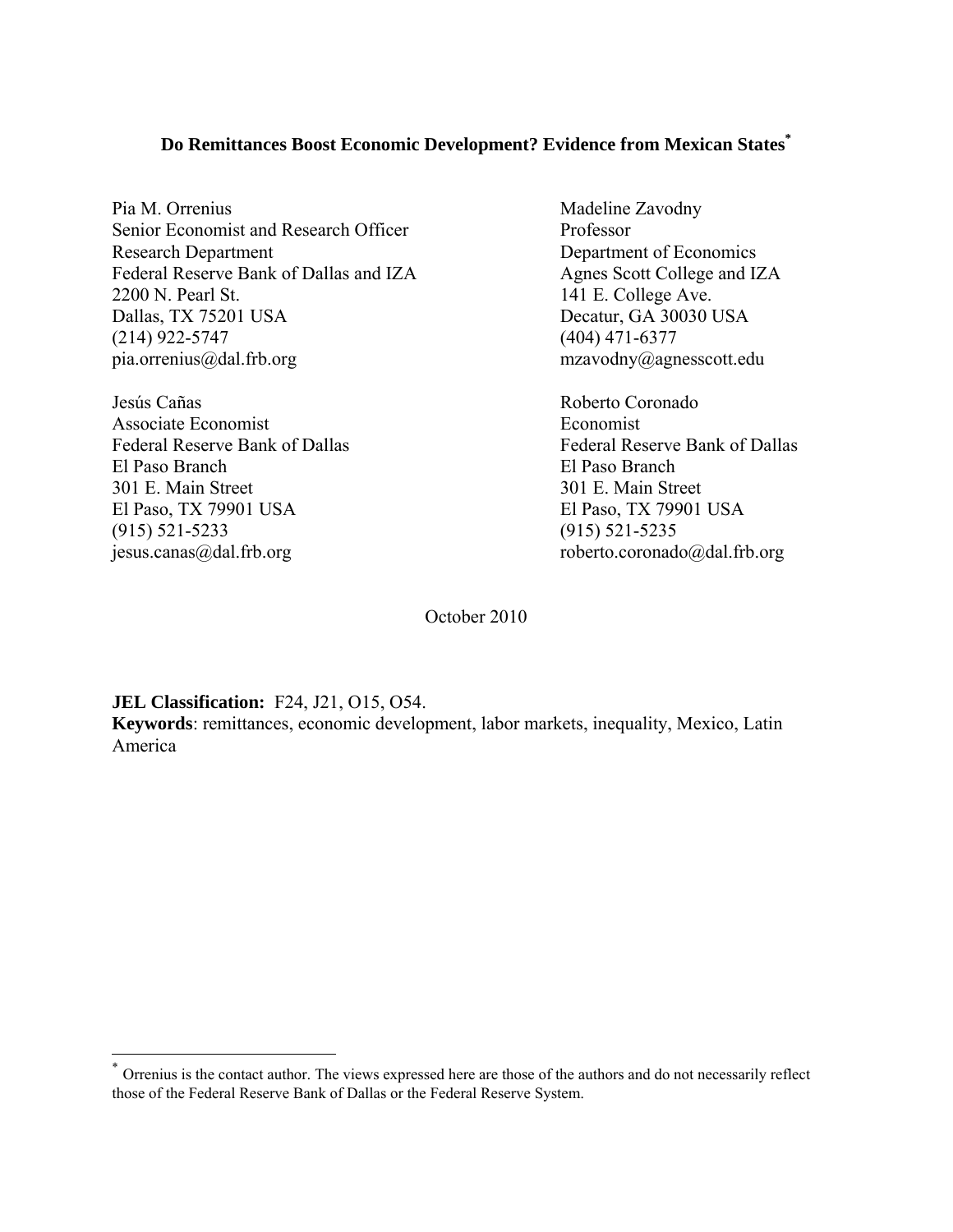#### **Do Remittances Boost Economic Development? Evidence from Mexican States**

**Abstract:** Remittances have been promoted as a development tool because they can raise incomes and reduce poverty rates in developing countries. Remittances may also promote development by providing funds that recipients can spend on education or health care or invest in entrepreneurial activities. From a macroeconomic perspective, remittances can boost aggregate demand and thereby GDP as well as spur economic growth. However, remittances may also have adverse macroeconomic impacts by increasing income inequality and reducing labor supply among recipients. We use state-level data from Mexico during 2003-2007 to examine the aggregate effect of remittances on employment, wages, unemployment rates, the wage distribution, and school enrollment rates. While employment, wages and school enrollment have risen over time in Mexican states, these trends are not accounted for by increasing remittances. However, two-stage least squares specifications among central Mexican states suggest that remittances shift the wage distribution to the right, reducing the fraction of workers earning the minimum wage or less.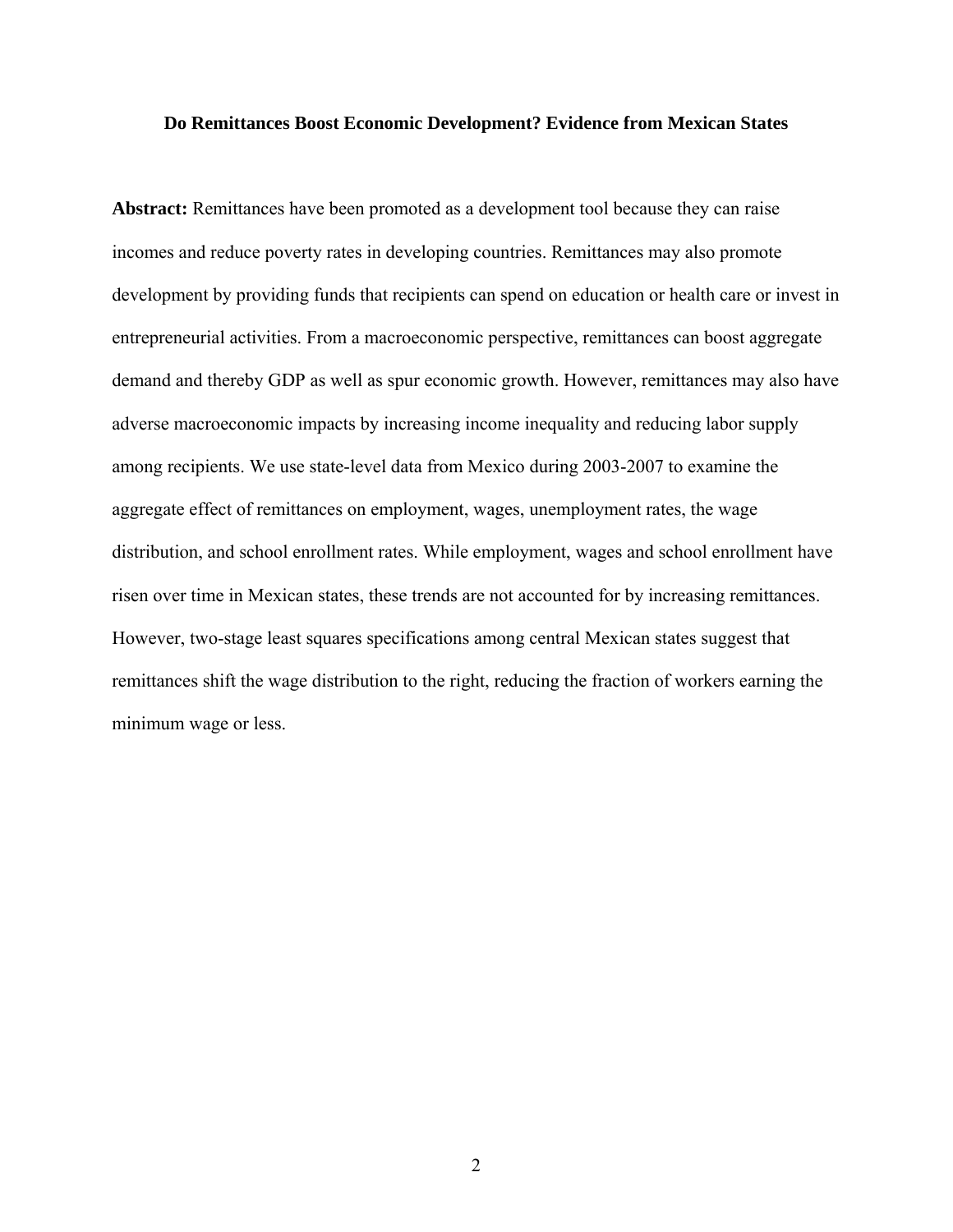#### **Do Remittances Boost Economic Development? Evidence from Mexican States**

The U.S. recession and housing bust that preceded it reduced migration flows from Mexico to the U.S. and remittance flows back to Mexico. Mexican policymakers grew concerned about the effects of a reduction in money transfers at a time when economic growth there was also slowing. Policymakers specifically worry that incomes and consumption will fall in the short run, and long-run economic development may be hampered if lower remittances reduce school enrollment. The large literature on remittances, however, may give Mexican policymakers less reason for concern about the falling remittances. The literature has reached mixed conclusions on the effect of remittances on economic development in receiving areas.

The remittances that migrants send back home create both costs and benefits for a country. On the positive side, remittances boost the incomes of recipients, enabling them to increase consumption or investment. Some of the income effect may be undone by exchange rate and price effects, leading to a smaller real aggregate impact. In addition, remittances can slow economic development by exacerbating income inequality and reducing labor supply among recipient families. This study examines the effect of remittances on economic development as measured by employment, unemployment, wages, wage inequality, and school enrollment in Mexican states during the period 2003-2007.

Since remittances have become a major source of income for many developing countries, there is a large and fast-growing economics literature on the effects of remittances on receiving countries. We focus here on studies specific to Mexico.<sup>1</sup> Previous research has reached mixed conclusions about the effects of remittances on labor force participation, inequality, poverty, schooling, and financial markets in Mexico.

<u>.</u>

<sup>&</sup>lt;sup>1</sup> For recent surveys that are not specific to Mexico, see Rapoport and Docquier (2006) and Adams (2007).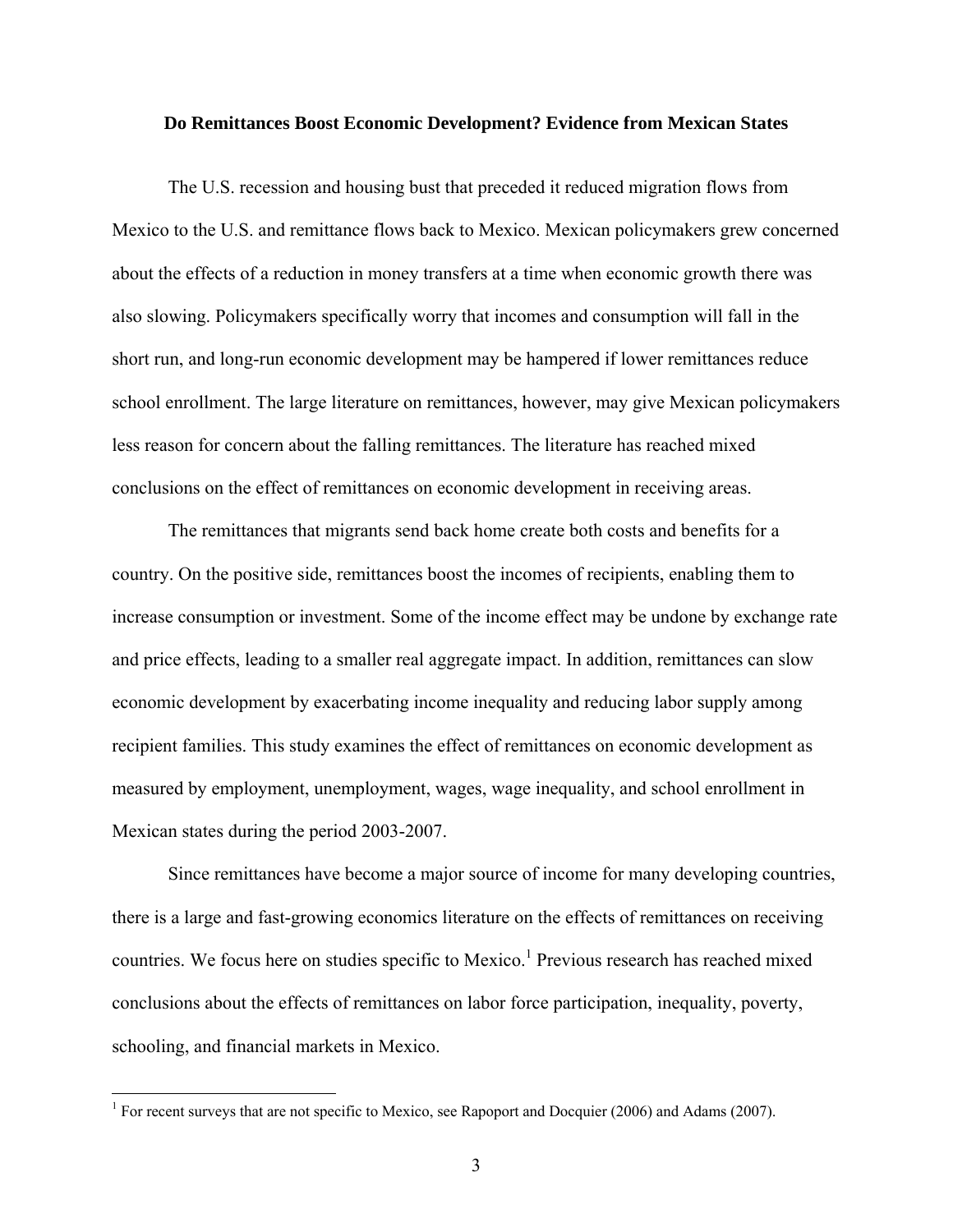Findings on the effect of remittances on labor supply in Mexico are mixed. Hanson (2007) finds that, after controlling for observable characteristics, individuals are less likely to participate in the labor force if their household has sent migrants abroad or has received remittances from abroad.<sup>2</sup> He also concludes that during the 1990s, a time of high migration, women from high-migration states became less likely to work outside the home than women from low-migration states. This suggests that remittances might reduce labor supply among those remaining in Mexico, although the effect could be due to migration instead. In contrast, Cox-Edwards and Rodriguez-Oreggia (2009) find no systematic difference in labor force behavior between households that receive remittances and those that do not.

Likewise, there is no clear consensus regarding the impact of remittances on income inequality. Some research suggests that the relationship between remittances (and migration) and inequality is an inverse-U shape, with inequality first increasing as migration and remittances rise from relatively low levels (Koechlin and León 2007; McKenzie and Rapoport 2007). Inequality eventually falls as higher levels of migration expand networks and drive down migration costs and as remittances rise, allowing lower-income families to migrate and share in the benefits. Other studies conclude that the net effect of migration and remittances is to exacerbate income inequality (e.g., Barham and Boucher 1998; Mora Rivera 2005) while some find evidence that remittances have no effect or reduce inequality (e.g., Acosta et al. 2006, 2007).

For the Mexican case, previous research suggests that remittances increase income inequality. For instance, Mora Rivera (2005) shows that international remittances increase the Gini coefficient—a measure of inequality—in rural Mexican communities. However, he concludes that domestic remittances, from workers moving within Mexico, reduce the Gini

 $\overline{a}$ 

<sup>&</sup>lt;sup>2</sup> Amuedo-Dorantes and Pozo (2009) find that labor supply also responds to the volatility in remittances.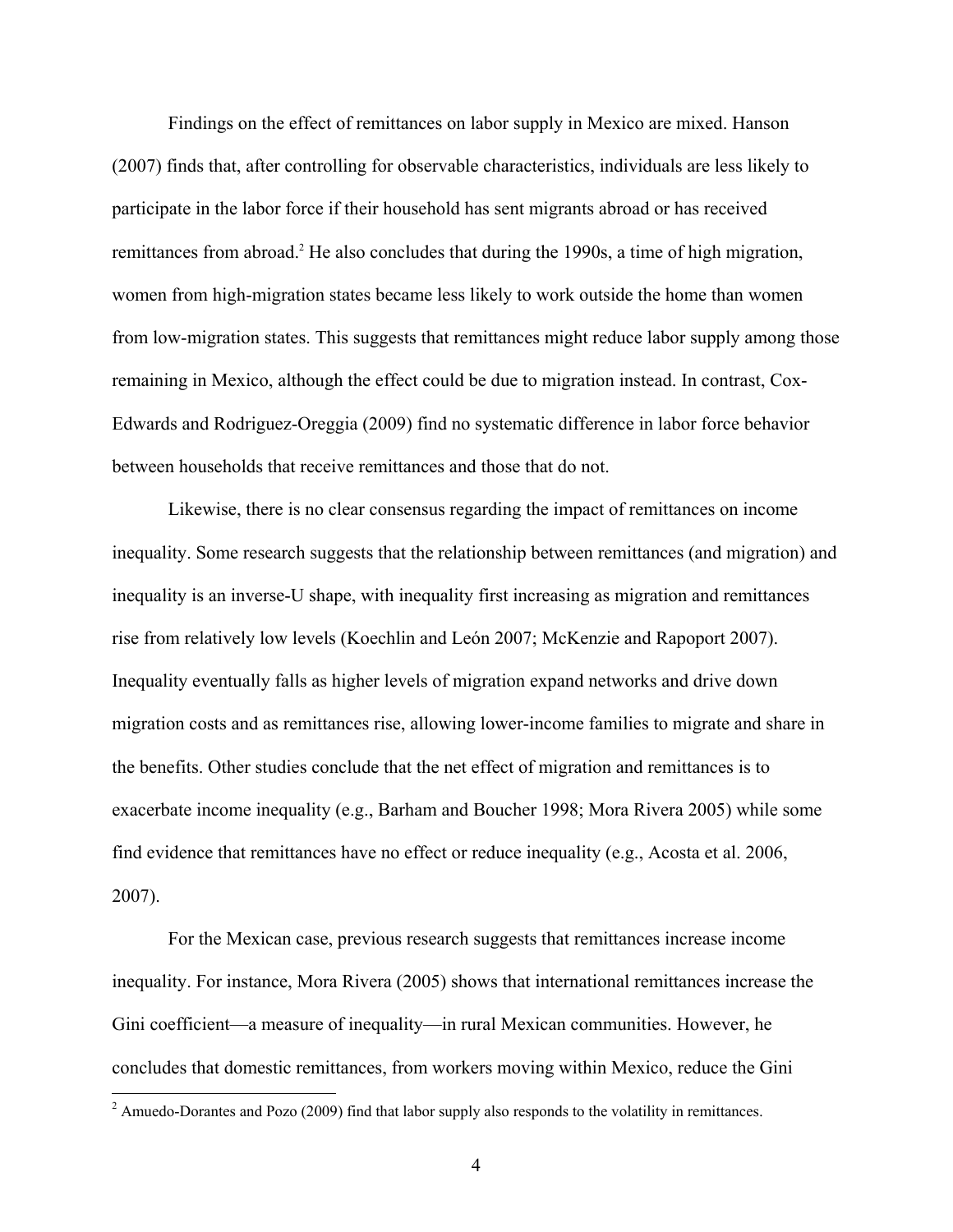coefficient. These differing impacts could be driven by migrant selection. If domestic migrants are from the lower end of the income distribution, their migration should boost incomes among poor households, reducing income disparities rather than increasing them.

Previous studies have also addressed the question whether remittances reduce poverty. Most research concludes that remittances do reduce poverty rates, albeit perhaps modestly in some countries (Adams and Page 2005; Acosta et al. 2007). For the Mexican case, one study indicates that remittances reduce the likelihood of being in poverty by 10 to 14 percent (Esquivel and Huerta-Pineda 2007). López-Córdova (2005) shows that the fraction of households receiving remittances is negatively associated with the poverty rate across all Mexican municipalities in the year 2000.

The impact of remittances on education may be particularly important for economic development in the long run. Most Mexico-based research finds evidence of a positive effect of remittances on education outcomes. Hanson and Woodruff (2003) suggest that living in a household with a U.S. migrant increases years of schooling among girls whose parents have low education levels. Remittance inflows raise household income and relax credit constraints, which perhaps enables families to pay school fees and delay girls' entry into the labor force. Borraz (2005) finds a positive but small effect of remittances on schooling, with the impact only occurring for children living in cities with fewer than 2,500 inhabitants and whose mothers have a very low level of education. López-Córdova (2005) shows that the fraction of households receiving remittance income is positively associated with school attendance rates and negatively associated with child illiteracy rates across Mexican municipalities in year 2000.

#### **Recent Trends in the Mexico Case**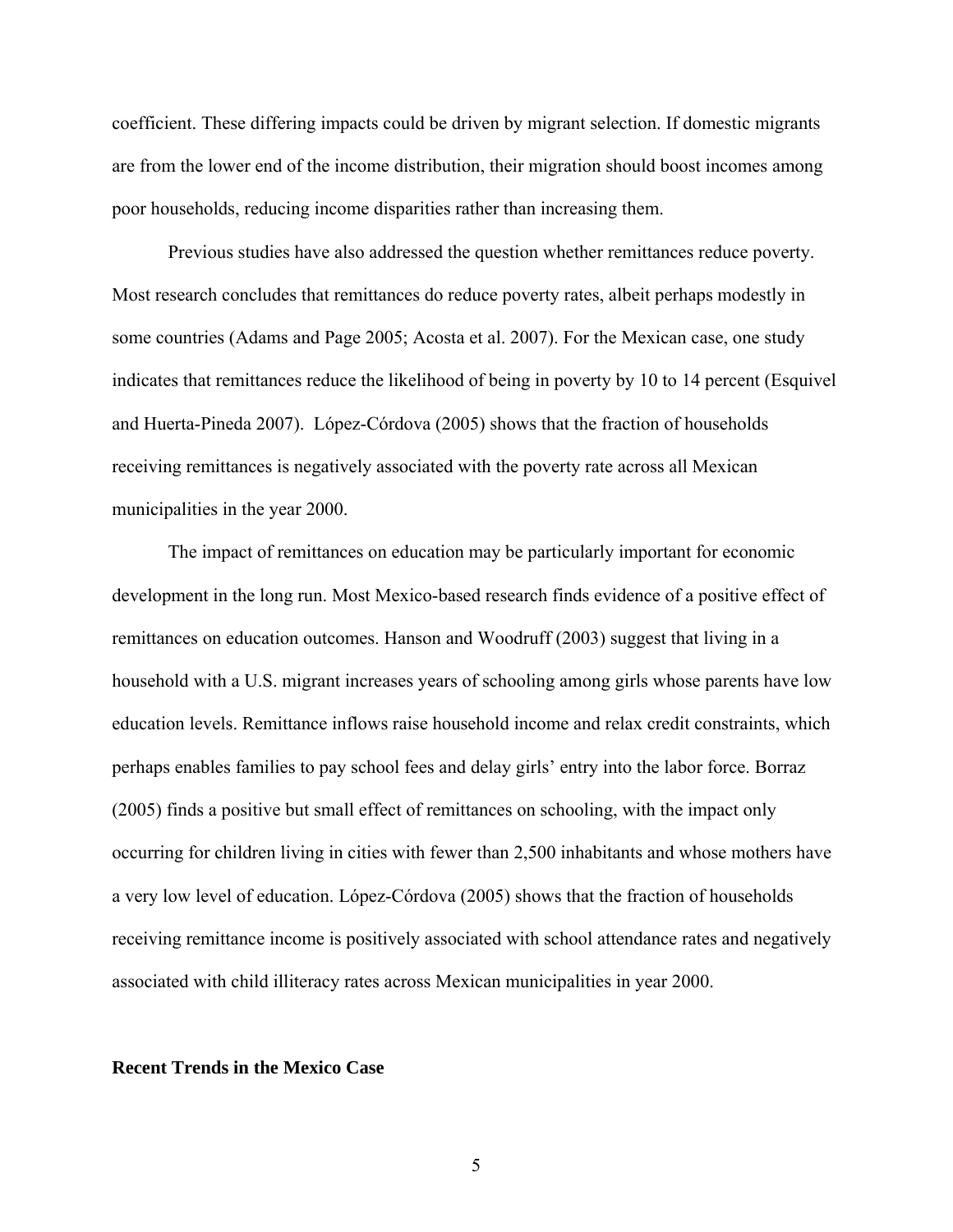The effect of remittances on economic development at both the aggregate and the household level in Mexico is of particular interest because the country has experienced a staggering outflow of workers and large remittance inflows. About 8 million people—over 15 percent of the Mexican-born labor force—have migrated to the United States in recent years. There is considerable controversy about the relative skill level of these emigrants, with some studies contending that out-migrants are drawn from the bottom of the skill distribution (e.g., Ibarraran and Lubotsky 2007) and others suggesting that they are from the top half or middle of the skill distribution (e.g., Chiquiar and Hanson 2005; Orrenius and Zavodny 2005). Having grown at double-digit rates for many years, remittances to Mexico reached an all-time high of almost \$24 billion in 2007, occupying third place as a foreign exchange generator for Mexico after oil and maquiladora exports.

The traditional migrant-sending regions of Mexico, primarily the central states, benefit disproportionately from remittances, as shown in Figure 1. The poorer central-western states attract most of the remittance flows, with Michoacán at the top with almost \$2.5 billion in 2008 (or 10 percent of gross state product, or GSP), followed by Guanajuato with \$2.3 billion (6.1 percent of GSP), Estado de México with \$2.1 billion (2.2 percent of GSP) and Jalisco with \$1.9 billion (3.0 percent of GSP). In richer regions, such as Distrito Federal or the northern Mexican states of Baja California, Sonora, Chihuahua, Nuevo León, Coahuila and Tamaulipas, remittances are less than 2 percent of GSP and play a much smaller role in the state economy.

This study examines the effect of remittance inflows on several indicators of economic development at the state level in Mexico and makes several important contributions that complement the existing literature. As discussed below, studying remittances and development at the state level captures the net effect of transfers across recipient and non-recipient households,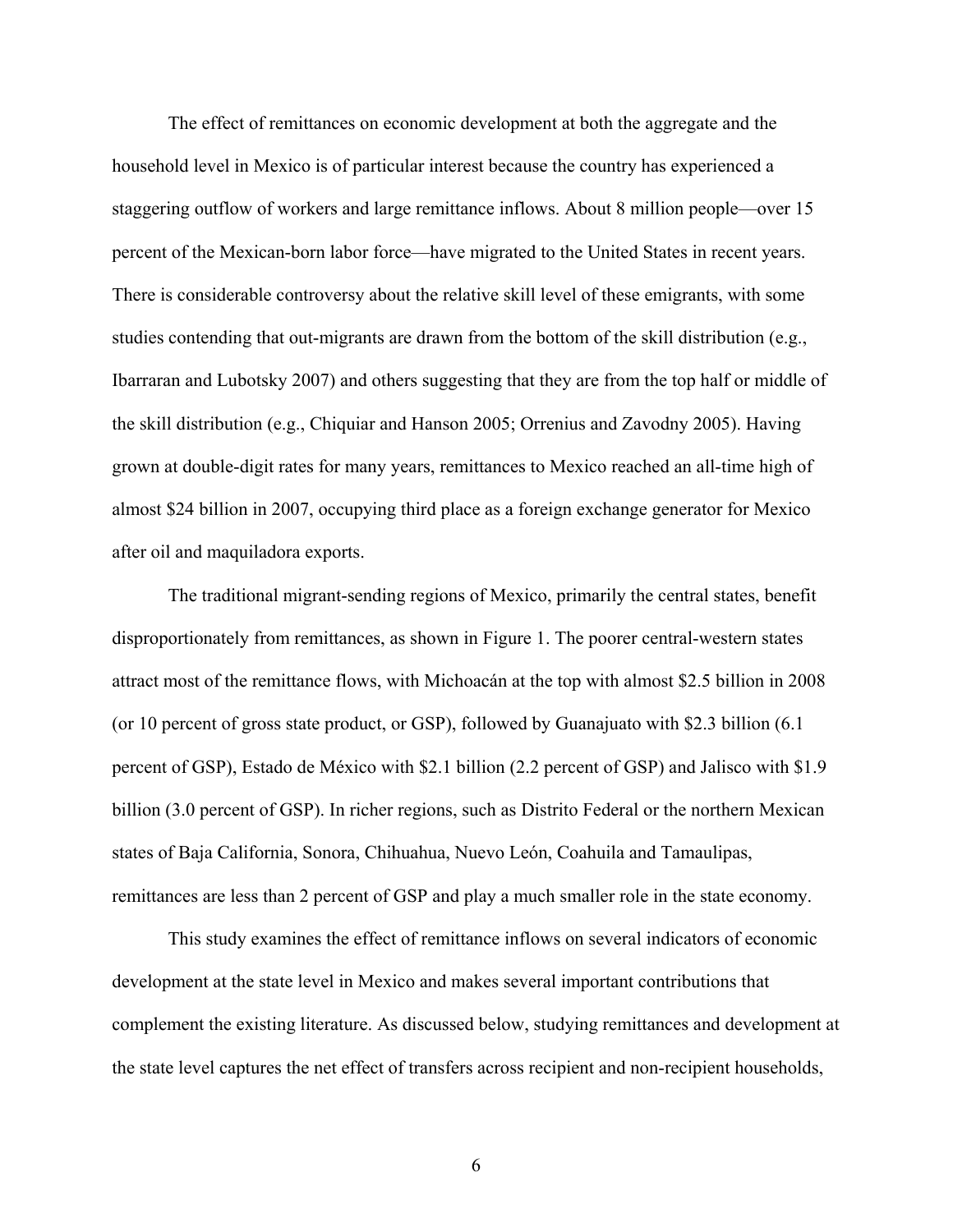an aggregate average effect that micro studies do not capture. In addition, if remittances are better measured at more aggregate levels than at the household level, using state-level data reduces measurement error and enhances estimates of remittance effects. Using state-level data also reduces concerns about unobserved heterogeneity and selection bias, which are difficult problems to address at the household level. Despite this, we address any remaining endogeneity by instrumenting for remittances using migrant-weighted U.S. wages and unemployment rates. The two-stage least squares results suggest that remittances shift the wage distribution to the right, shrinking the share of lowest-wage workers, but do not boost school enrollment rates. Remittances also appear weakly related to lower unemployment rates, but we do not find significant effects on average wages or employment.

#### **Theoretical Framework**

Remittances are likely to affect wages and employment both at the household level and in the aggregate. If leisure is a normal good, remittances should reduce labor supply among recipient households by creating a pure income effect. Although this reduction in labor supply partially offsets the positive income impact of remittances, the increase in income should cause the aggregate demand curve to shift out, resulting in greater production of goods and services overall. The increase in aggregate demand and the reduction in labor supply from recipient families should both boost wages, which will lure some members of non-recipient families into the labor force. While remittances should cause wages to rise, the skill levels and hence the wages of recipient and non-recipients, could be very different. If so, compositional effects could mask the wage effect by causing the average wage to fall even though workers earn higher wages. Meanwhile, the net effect of higher remittances on employment and unemployment rates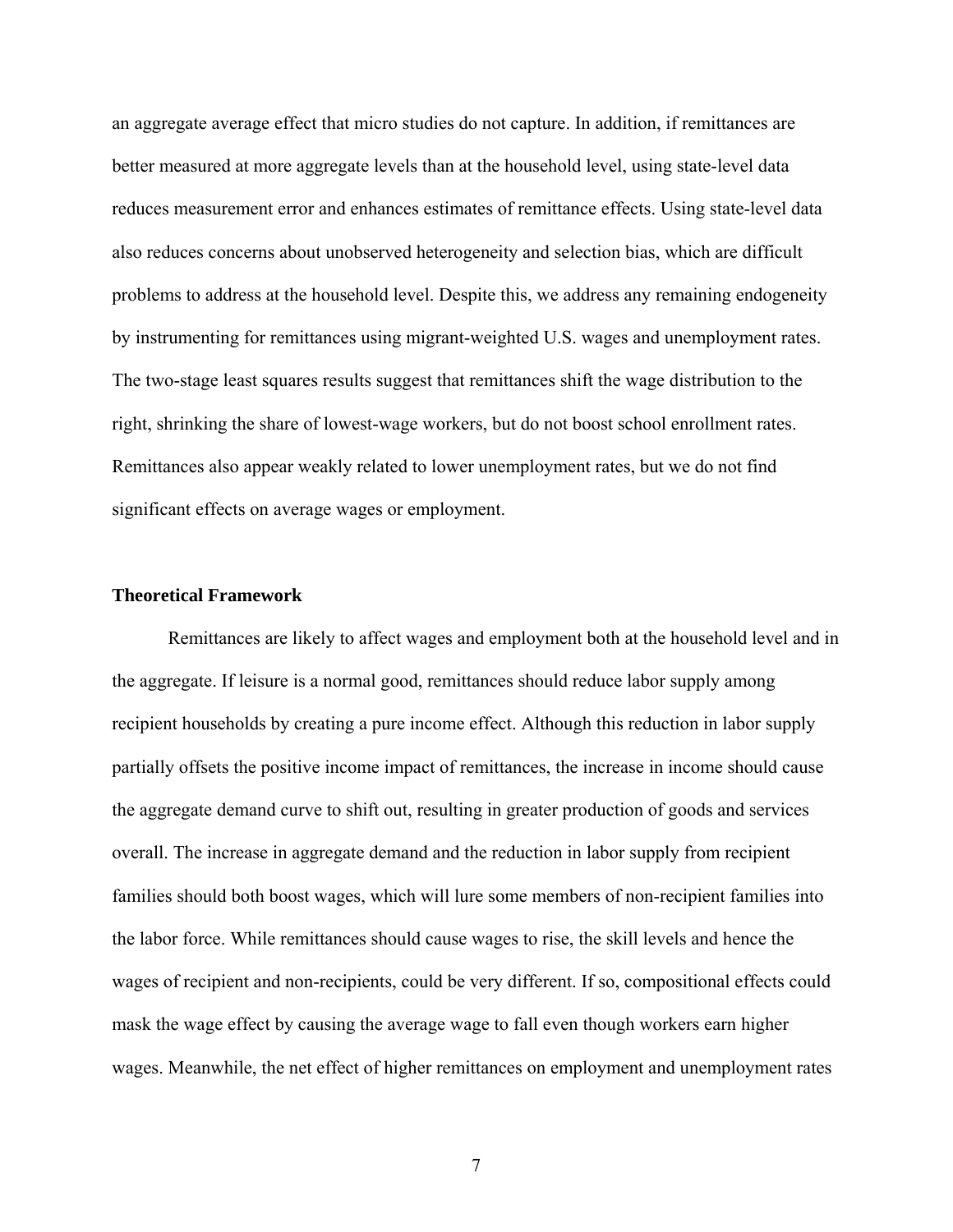is ambiguous—it depends on the relative magnitude of the changes in labor supply among recipient and non-recipient households and on labor demand.

Remittances are also likely to have distributional effects. The income distribution changes if there is selection in which households receive remittances or if remittances alter the wage distribution. Suppose, for example, that remittances are primarily received by households in the middle of the income distribution. Concomitant reductions in labor supply from these households should first and foremost raise wages for similar workers; *relative* wages at the bottom and top ends of the skill distribution could rise or fall, depending on the degree of substitutability of workers of different skill levels. If remittances help recipients invest in businesses, as might be the case in the presence of credit constraints, there might be further distributional effects vis-à-vis wages.

In addition, in a flexible exchange rate regime, remittances drive up the exchange rate and reallocate activity away from the tradable sector into non-tradables as home country exports become less competitive. Workers in the non-tradable sector thus may benefit at the expense of workers in the tradable sector. In sum, the net impact of remittances on the income and wage distributions is theoretically ambiguous.

All of these simple predictions—or lack thereof—ignore any direct effects of the outmigration that is a necessary precondition for remittances. Out-migration should boost wages and reduce employment rates as workers move abroad. Indeed, research finds a significant positive correlation between Mexican wages and out-migration (Hanson 2007; Mishra 2007). In addition, the distribution of wages may change, depending again on whether emigrants are drawn from a particular segment of the skill or wage distribution and on the degree of substitutability of workers of different skill levels. Some research suggests that relative wages for low-skilled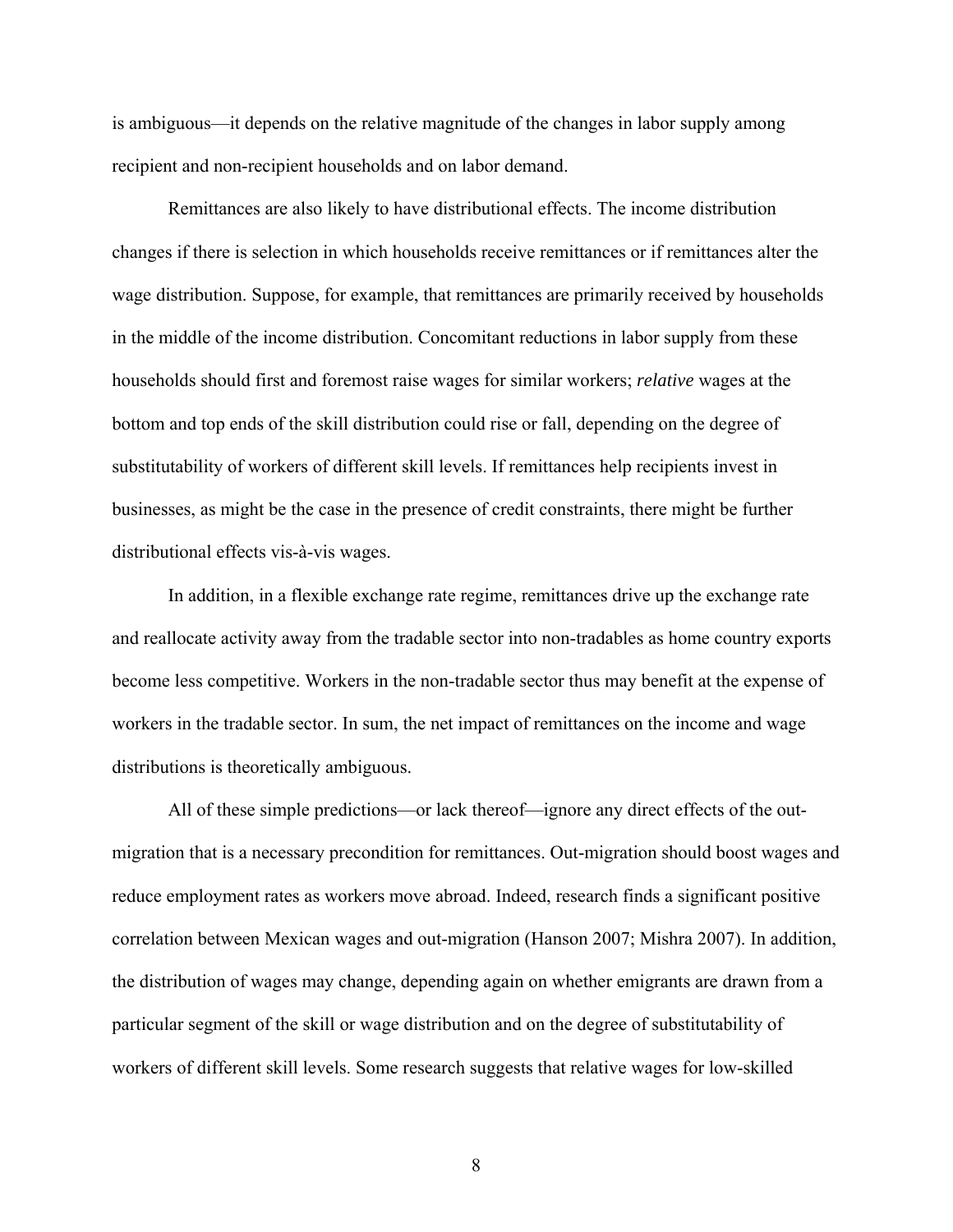workers have fallen in Mexico as a result of out-migration (Aydemir and Borjas 2007). Unemployment rates may rise or fall, depending on whether out-migrants were unemployed, while employment rates almost surely rise since the population is falling.

If households face binding credit constraints, remittances may boost investment in both human and physical capital. Evidence for Mexico suggests that remittances may relax credit constraints for the very poor and can lead to more child schooling (Borraz 2005; Hanson and Woodruff 2003). However, migration may confound the positive effect of remittances on education (McKenzie and Rapoport 2006). Children who anticipate migrating to the U.S. in the future have less incentive to accumulate education given that the return to education is lower in the U.S. than in Mexico.

## *Advantages of State-Level Analysis*

 $\overline{a}$ 

Remittances have been linked to a host of beneficial outcomes, such as lower poverty, greater investment in education and health, and increased entrepreneurial activity. Most of these linkages have been made by comparing recipient to non-recipient households in household-level data, although some studies also compare countries. This study takes a different approach by examining the effect of remittances over time at the state level.

The advantage of state-level analysis is first and foremost that all formal transfers are captured by the data.<sup>3</sup> Household surveys in Mexico typically capture only about one-third the official volume of international remittances.<sup>4</sup> The volume and growth rate of official remittances

 $3$  Note that we examine only remittances sent from abroad, not repatriated funds brought back by returning migrants or domestic remittances from rural-urban migration.

<sup>&</sup>lt;sup>4</sup> Esquivel and Huerta-Pineda (2007) discuss recipient-based measures from a large nationally representative household survey in Mexico called ENIGH (Encuesta Nacional de Ingreso y Gasto de Hogares) and suggest that in 2002 there were 1.4 million recipient households who received \$2,560 on average. Based on the household survey responses of recipients, remittances to Mexico totaled \$3.6 billion in 2002, only 37 percent of official estimates for that year.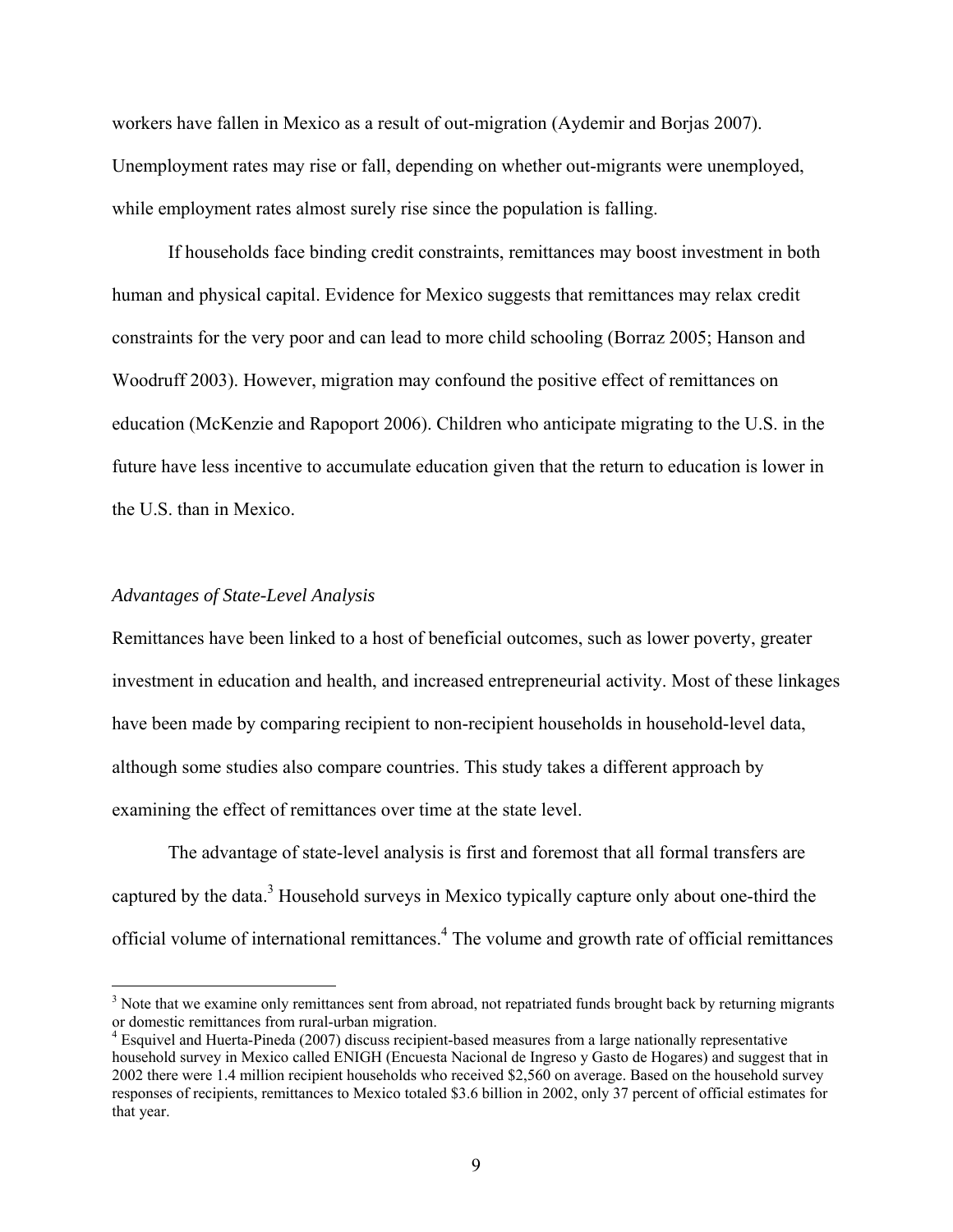to Mexico are much higher than those implied by household survey data from senders and receivers and by other measures, such as U.S.-Mexico remittance estimates supplied by the U.S. Department of Commerce. Also, the remittance impact is not limited to recipients. When remittances are large, as is the case in some Mexican states, non-recipients are affected by ensuing changes in labor and capital markets. Aggregate analysis captures these indirect, general equilibrium effects.

An additional advantage of aggregate analysis is that concerns about endogeneity bias are smaller than in household-level studies because the remittance impact is measured across all households, not just recipient families. At the household level, both remittances and migration are likely to be endogenous with respect to outcomes of interest. Migration and remittances are often a response to household needs and priorities, so the causality runs both ways. For example, do remittances improve schooling outcomes, or are families who want to invest in schooling more likely to send a member abroad who will remit funds? McKenzie and Sasin (2007) note the "pervasive endogeneity" in such household-level decisions and urge using differences or instrumental variables techniques to control for bias arising from reverse causality, selection and omitted variables.

Moreover, at the household level at a single point in time, the confounding effects of migration make the remittance impact hard to study. Children may leave school to fill in for a father when he migrates. The remittances he eventually sends back may allow the children to return to school. On net, then, there might be no change in children's educational attainment. Time-varying data of the kind we use here can also better capture the effect of remittances than most household surveys, which tend to be cross-sectional.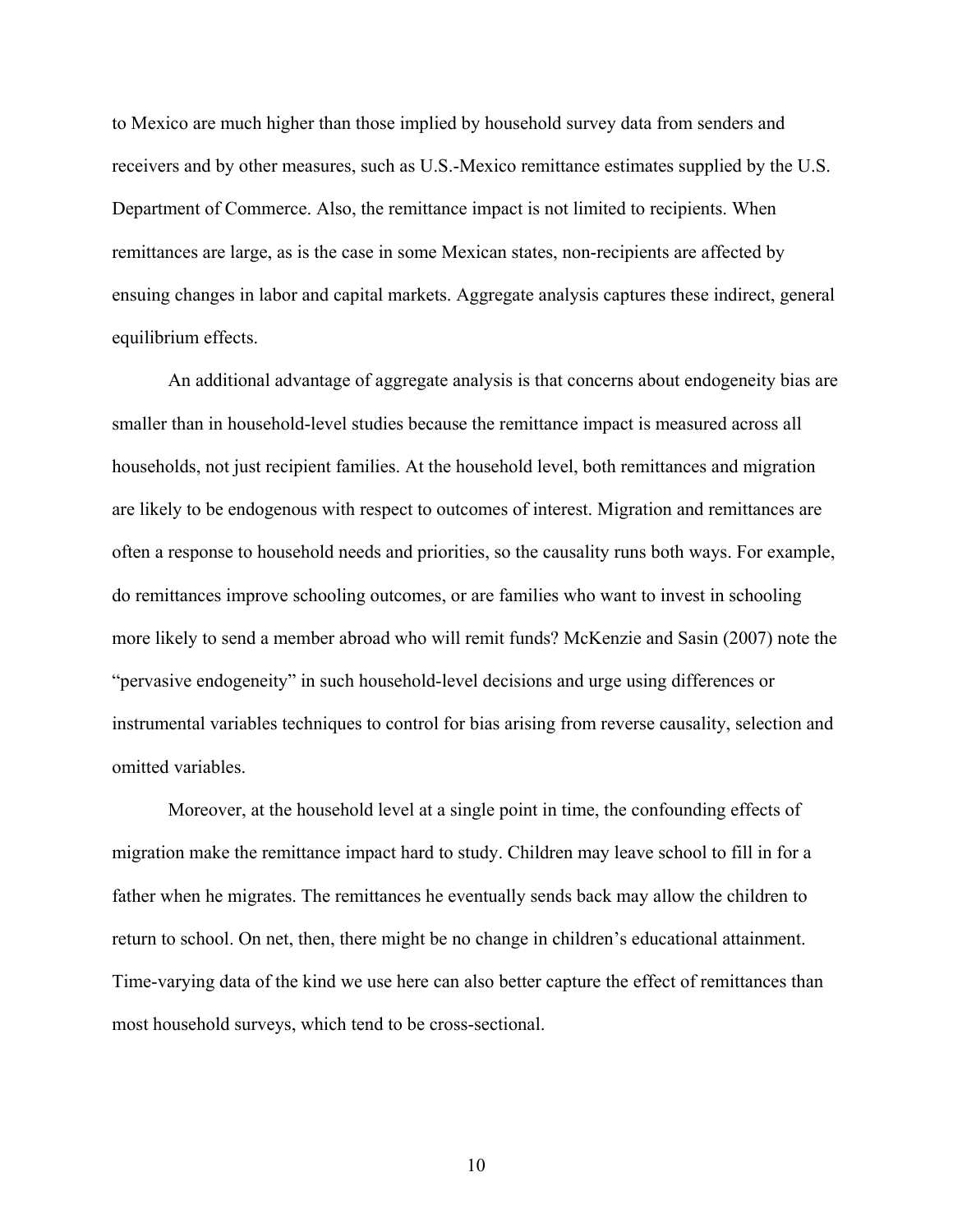In addition to the literature using household-level data to measure the impact of remittances, studies have also used cross-country data to examine the effect of remittances on economic variables like GDP, income inequality and poverty. Such studies typically pool crosssectional or time-series data on a number of countries either around the world or in a certain geographic area, such as Latin America (e.g., Acosta et al. 2006, 2007). Using time-series data allows such studies to include country fixed effects in order to control for time-invariant, unobservable differences across countries. We implicitly take a similar approach by comparing states within a single country. The advantage here is that states are more economically, culturally, and geographically similar than different countries. Examining states within a single country gives the advantages of time-varying data in cross-national studies while removing potential problems arising from country-specific changes over time that are difficult to model empirically, such as changes in political regime or in enforcement of property rights.

Using aggregate data may lessen concerns about unobservable heterogeneity between recipient and non-recipient (or migrant and non-migrant) households but does not completely mitigate all endogeneity or selection problems. As in the household case, reverse causality may be a problem since both migration and remittances are likely to depend on macroeconomic conditions. Our use of state fixed effects reduces such concerns about endogeneity bias. In addition, we implement a two-stage least squares (2SLS) specification where we instrument for remittances using migrant-weighted measures of U.S. wages and unemployment rates from the Current Population Survey (CPS) and wages from the Covered Employment and Wages (CEW) data. Previous research has used U.S. earnings and unemployment to instrument for remittances (see, for example, Amuedo-Dorantes, Georges, and Pozo 2008).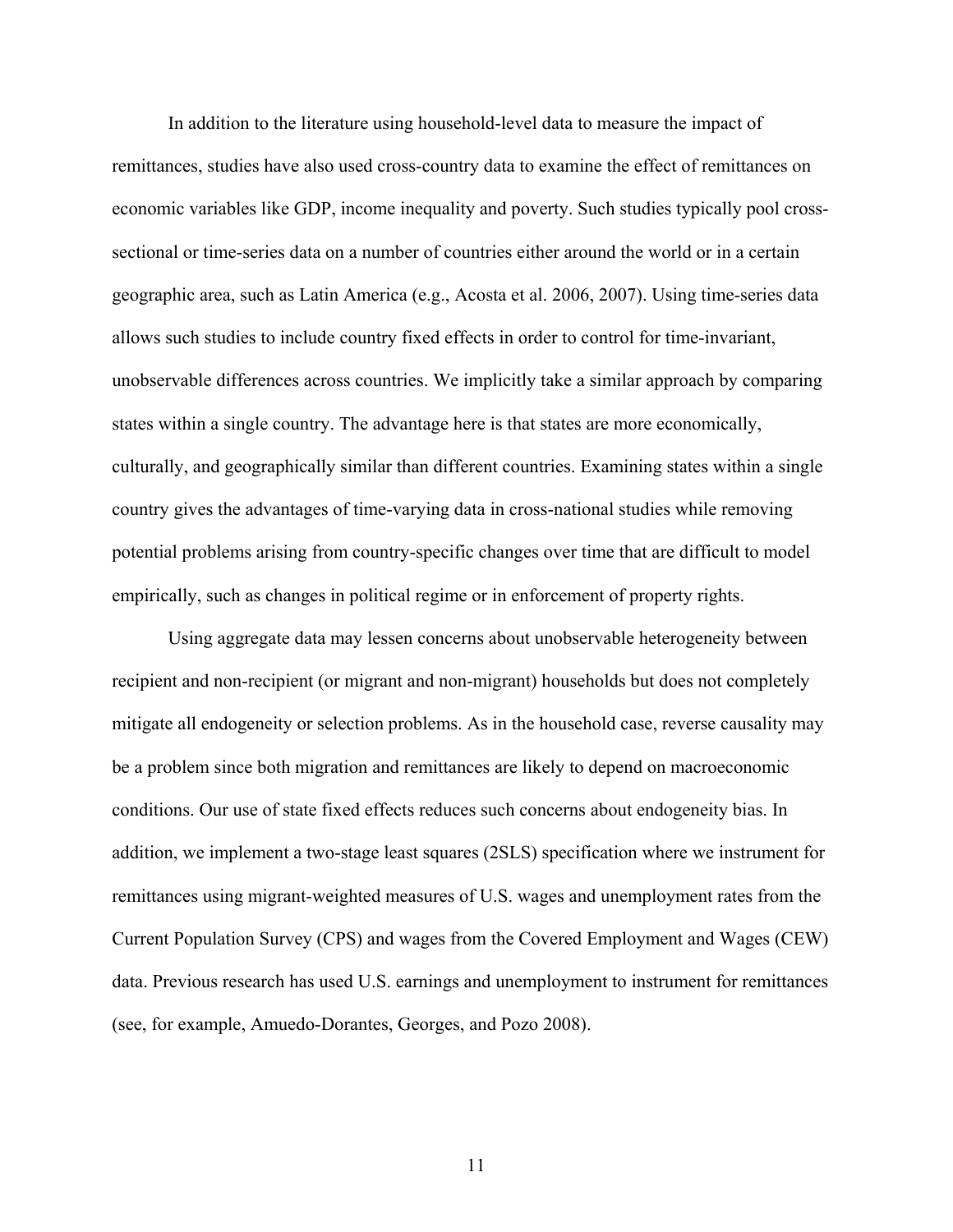#### **Data and Methodology**

Our measure of remittances is the state breakdown of Mexican remittances produced quarterly by the Banco de México since 2003. In 2000, Banco de México launched a major overhaul of the collection and recording of remittance data. Efforts initially focused on better recordkeeping within the central bank and then on better collection from sources outside the bank (Cervantes 2007). To this end, in October 2002, Banco de México issued rules under which all banks and money transfer companies had to register with the central bank and report monthly remittances by Mexican state of destination. Before 2003, state remittances were not available and aggregate monthly remittance levels were inferred from reporting based on a 1990 census of financial institutions, money exchange houses and wire transfer companies. The reporting requirement led to much improved data collection and a clear break with past trends in remittance numbers. Figure 2 shows remittances to Mexico (in real U.S. dollars, deflated using the CPI-W) on a quarterly basis during the period 2000-2007. After the reporting requirement begins in 2003, the data show more rapid growth and greater seasonality. Of course, despite the improved statistics, official remittance flows are still an undercount since unrecorded remittances continue to occur through informal channels.

We merge quarterly state-level remittances with quarterly state-level data on employment, unemployment, and median wages per hour from *Encuesta Nacional de Ocupacion y Empleo* or ENOE (in real pesos, deflated using regional Mexican CPI). ENOE captures all employment, both formal and informal. It is important to have a direct measure of employment and wages based on all workers, since research suggests that remittances have a large impact on the informal sector (Brambila 2008), and this impact may differ from the effect on the formal sector if formal sector workers are less likely to be migrants. In addition, the formal sector in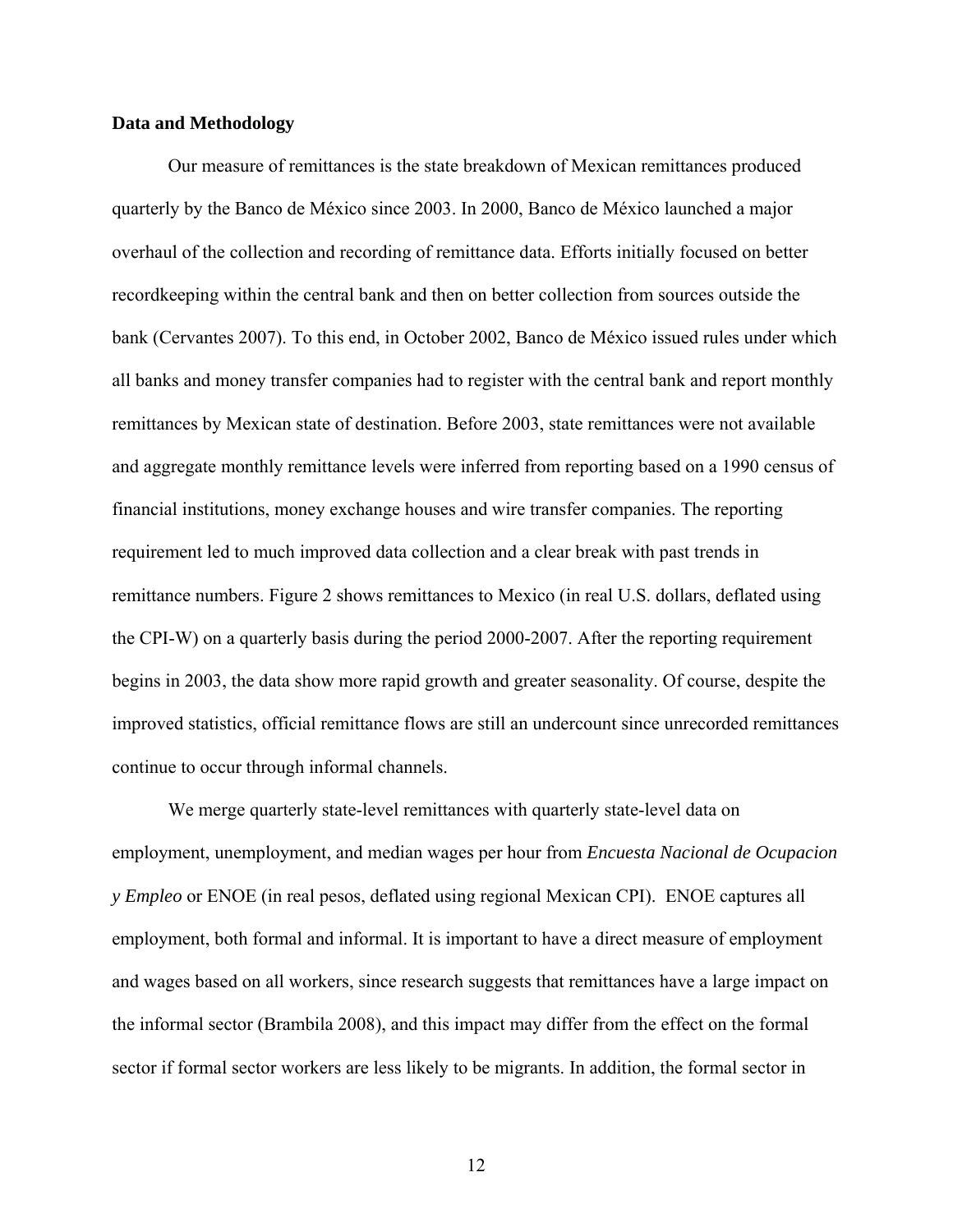Mexico is less than half of total employment. We also include quarterly values of real state foreign direct investment (FDI) and state annual average labor force—formal plus informal—as control variables.

While our analysis of wages, employment, and unemployment is conducted at the quarterly level, we use annual data on school enrollment and the wage distribution. For that portion of the analysis, we merge annual remittances with enrollment rates and measures of the wage distribution. The enrollment rates are measured at the primary, secondary, tertiary, and vocational ('technical') school levels. The wage distribution measures are the fractions of workers earning less than or equal to the national minimum wage, 1-2 times the minimum wage, 2-3 times the minimum wage, 3-5 times the minimum wage, and more than 5 times the minimum wage. Descriptive statistics are shown in Table 1, and data details and sources are listed in Appendix Table 1. All quarterly variables are seasonally adjusted with the exception of remittances; the state remittance series is currently too short (only 20 observations per state) to run a seasonal adjustment. As discussed below, we include time fixed effects in the regressions, which should help control for any remaining seasonality.

#### *Methods*

1

We take a simple approach to examining the effect of remittances on measures of economic development within Mexican states. We regress the quarterly or annual state-level measure of economic development on real remittances received in that state. We also control for FDI and the size of the labor force.<sup>5</sup> We take the natural log of the dependent variable in the employment and wage regressions, while other outcomes (unemployment rate, wage distribution,

<sup>&</sup>lt;sup>5</sup> Although quarterly labor force is available at the state level, we use annual average labor force as a control variable. This allows us to focus on the quarterly variation in the components of labor force, namely employment and unemployment, and relate those to changes in remittances.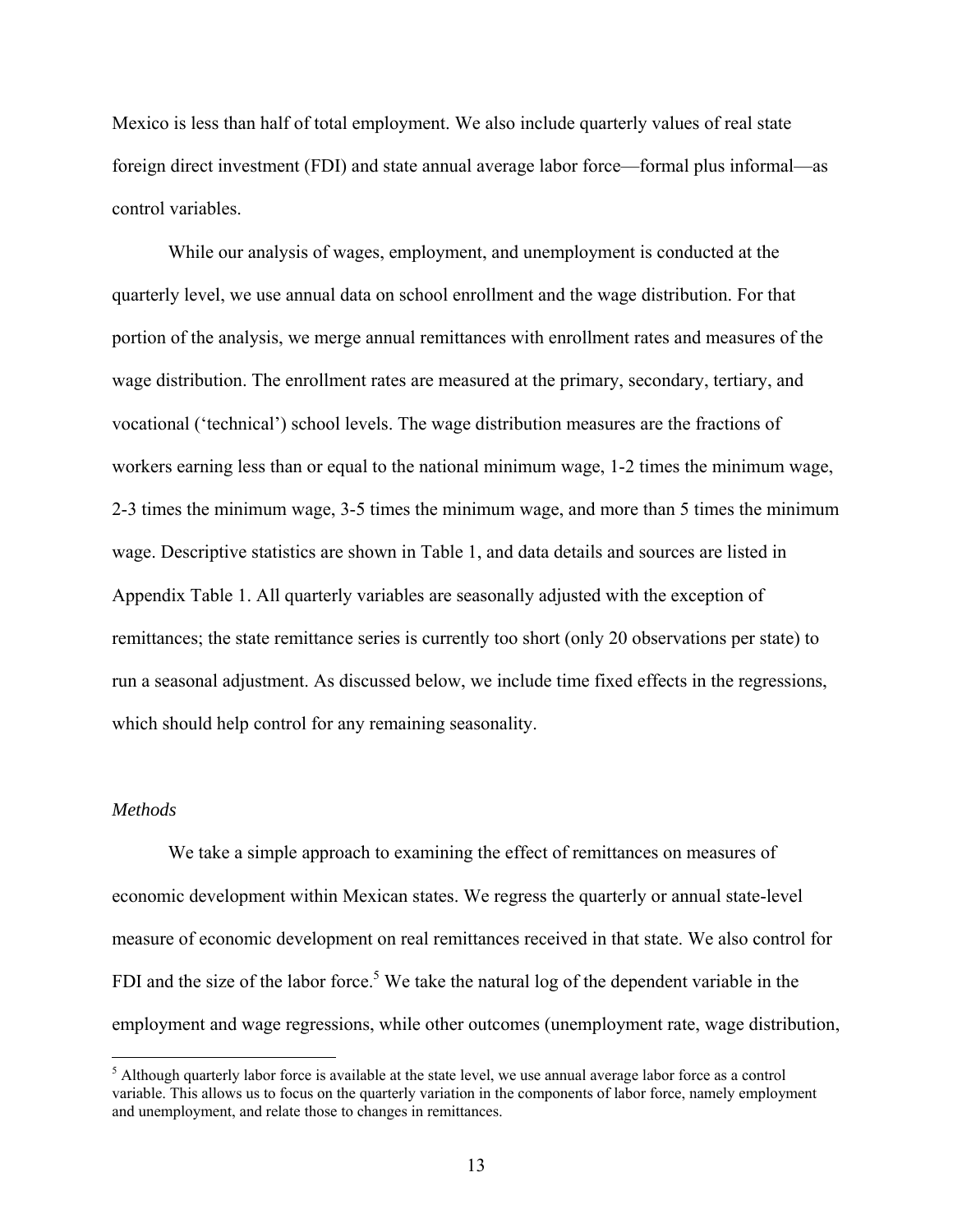enrollment rates) are fractions expressed as percents (multiplied by 100). Specifications include state fixed effects and, in some cases, time fixed effects:

$$
Econ Dev_{st} = \alpha + \beta \text{Remittances}_{st} + \gamma \text{FDI}_{st} + \varphi \text{LF}_{st} + \sigma_s + \tau_t + \varepsilon_{st} \tag{1}
$$

where *s* indexes states and *t* indexes time (which is either annual or quarterly, depending on the dependent variable). We estimate Huber-White standard errors clustered on the state.

This simple specification has several advantages. In the fixed effects models, the state effects control for unobservable differences that are fixed over time, such as distance from the U.S. border, while the time fixed effects control for changes that are common to states, such as changes in the U.S. or Mexican economy.<sup>6</sup> Ideally we would also control for time-varying, statelevel measures of economic conditions that affect the outcomes of interest but are not endogenous or affected by remittances, but aside from FDI and labor force estimates, there are no such variables for which data are readily available. Because there are likely to be larger effects of remittances in high-migration states, we limit the sample to high-migration Central Mexican states in some specifications.<sup>7</sup> As discussed earlier, any general equilibrium effects of remittances are more likely to appear in this sample where spillover effects should be large.

Endogeneity bias is a concern because remittances increase in response to economic hardship. We address the dual causality by using U.S. wages and unemployment rates as instrumental variables for remittances. Instruments must be correlated with remittances but not

<u>.</u>

<sup>&</sup>lt;sup>6</sup> We also tried specifications controlling for state-specific time trends in addition to state and time fixed effects but the trends wiped out all the results. The time series is presumably too short (only 5 years) and does not have the necessary power to estimate trends in addition to the other coefficients, particularly with regard to the annual data. Including state trends produces little change in goodness of fit of the regressions as measured by adjusted  $\mathbb{R}^2$ , which is already 0.99 when the state and time fixed effects are included. 7

 $7$  The high-migration Central Mexico sample drops the following states: Baja California Norte, Baja California Sur, Campeche, Coahuila, Chihuahua, Nuevo León, Querétaro, Sonora, Tabasco, Tamaulipas and Yucatán.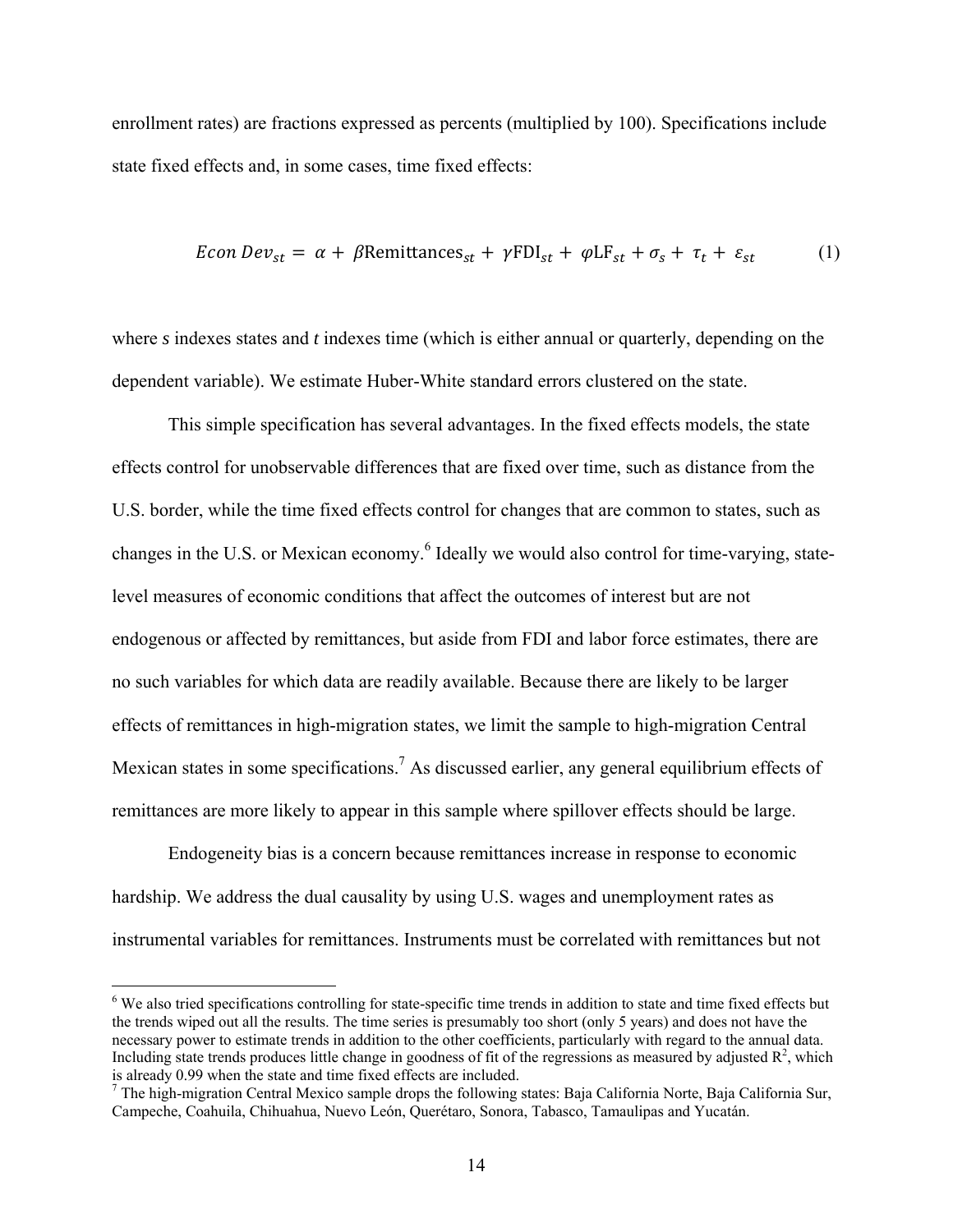with other Mexican economic development indicators and should vary by Mexican state and over time. To map U.S. wages and unemployment rates to Mexican states, we use the location choices of Mexican migrants who are in the Mexican Migration Project (MMP), a long-running survey of Mexican households that collects retrospective data on individuals' migration spells.<sup>8</sup> We construct time-invariant weights based on the recent migration histories of MMP household members<sup>9</sup> and multiply these weights by a measure of the wage from either the Current Population Survey (CPS) or the Quarterly Census of Employment and Wages (CEW) and with state-level unemployment rates from the U.S. Bureau of Labor Statistics.<sup>10</sup> Hence, the U.S. wage (unemployment rate) for Mexican state *i* at time *t* is simply the share of workers from *i* who are in U.S. state *j* multiplied by a measure of wages (unemployment rate) in U.S. state *j* at time *t* summed over all U.S. states and the District of Columbia:

$$
Wage_{it} = \sum_{j=1}^{51} \text{ShareMigs}_{ij} \times Wage_{jt} \tag{2}
$$

Appendix Table 2 reports first stage regressions and joint F-tests. As indicated by the t-tests, both measures of U.S. wages and the unemployment rate measure are generally statistically significant in the first stage regression of remittances on the instruments and other exogenous

 $\overline{a}$ 

<sup>&</sup>lt;sup>8</sup> Amuedo-Dorantes and Pozo (2009) use the same methodology to construct an instrument for household-level remittances in Mexico. We tried using wages reported in MMP as an instrument but there are too few observations in 2003-2007 to construct a state-specific earnings measure. See the MMP website http://mmp.opr.princeton.edu/ for more detailed information on these data.

 $9$  We base the location information on the first and last trips of all adult migrant workers who migrated to the U.S. in 1980 or later. For the 12 Mexican states that are not in MMP, we assigned the location distributions of the neighboring state deemed closest with regard to geographic proximity and most similar with regard to demographic profile. Details are available on request.

<sup>&</sup>lt;sup>10</sup> The CPS wage is the median real weekly wage of all workers aged 18-49 in the merged outgoing rotation group files. Weekly wages under \$100 were dropped before taking the median. The CEW wage is the average real weekly wage for all workers in private-sector industries covered by unemployment insurance.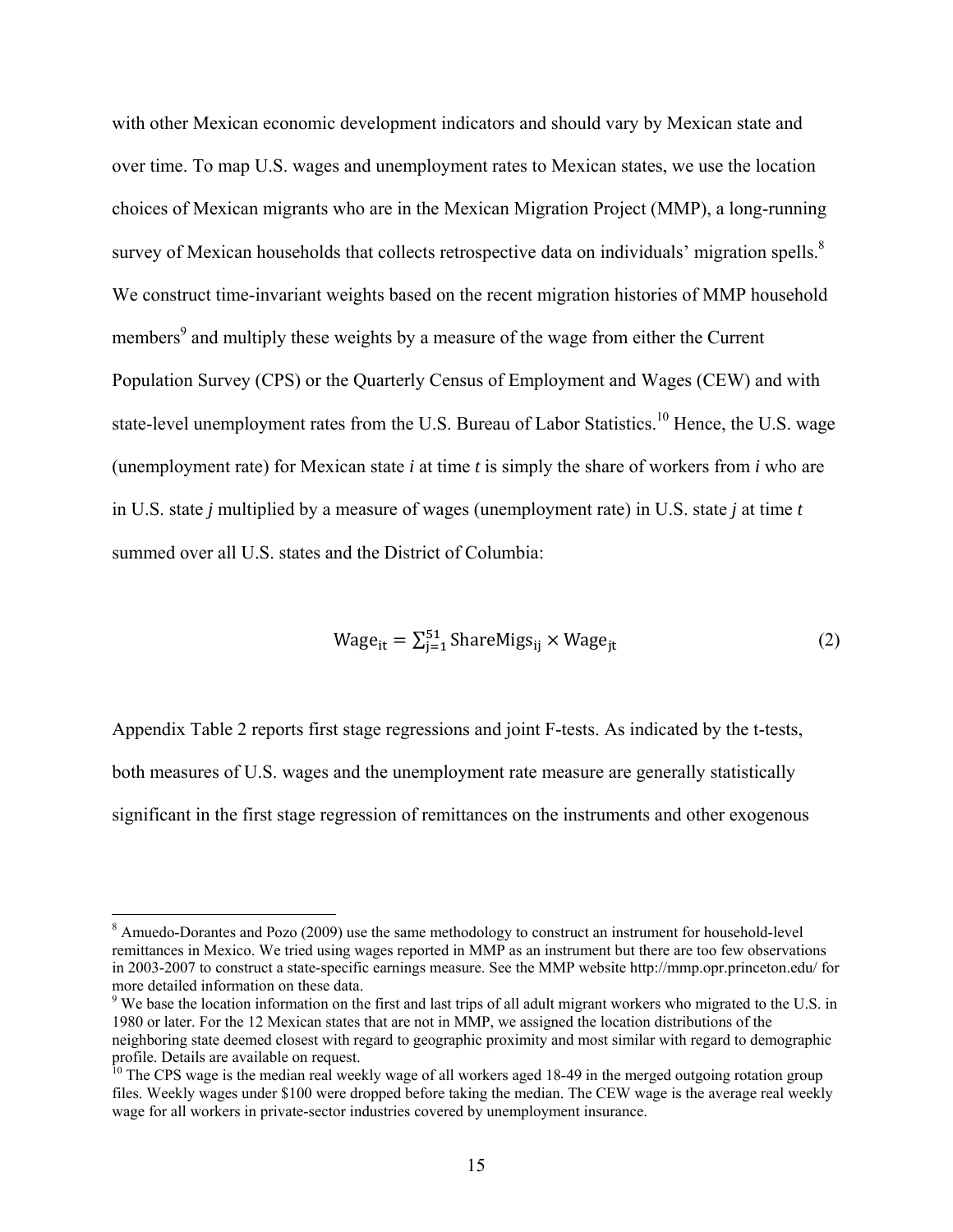variables. However, the instruments have greater power in the regressions that do not include time fixed effects, as shown by the F-tests.

#### **Results**

We find mixed evidence that remittance flows affect economic development. Table 2 shows employment, wage, and unemployment effects of remittances for the OLS and 2SLS regressions on the full sample of Mexican states in columns 1 and 2. The analysis for employment, wages, and unemployment is repeated on a smaller sample of Central Mexican states in Table 2 columns 3 and 4. This subsample of high-migration, high-remittance states excludes states in the north and southeast of Mexico, regions where there is either little overall migration (in the wealthy states of the north) or substantial domestic migration (in the southeast, where workers migrate to the tourist areas on the Yucatán peninsula). Columns 1 and 3 control for state fixed effects while columns 2 and 4 add time fixed effects. Our preferred specification is the 2SLS specification with time fixed effects, but we caution that the panel is very short.

The OLS results in the top panel of Table 2 suggest that remittances may affect employment and wages. In the sample of all states, higher remittances appear to boost wages (column 1) and reduce employment (column 2). A similar result holds for wages in highmigration states (column 3), while the estimated effect on employment switches from positive to negative when time fixed effects are included. This suggests that good macroeconomic conditions drove up both employment and remittances; adding time effects controls for this omitted variable. The negative correlation between remittances and employment observed in columns 2 and 4 in both the full and high-migration samples can likely be attributed to the endogenous nature of remittances and migration vis-à-vis employment growth. Low-growth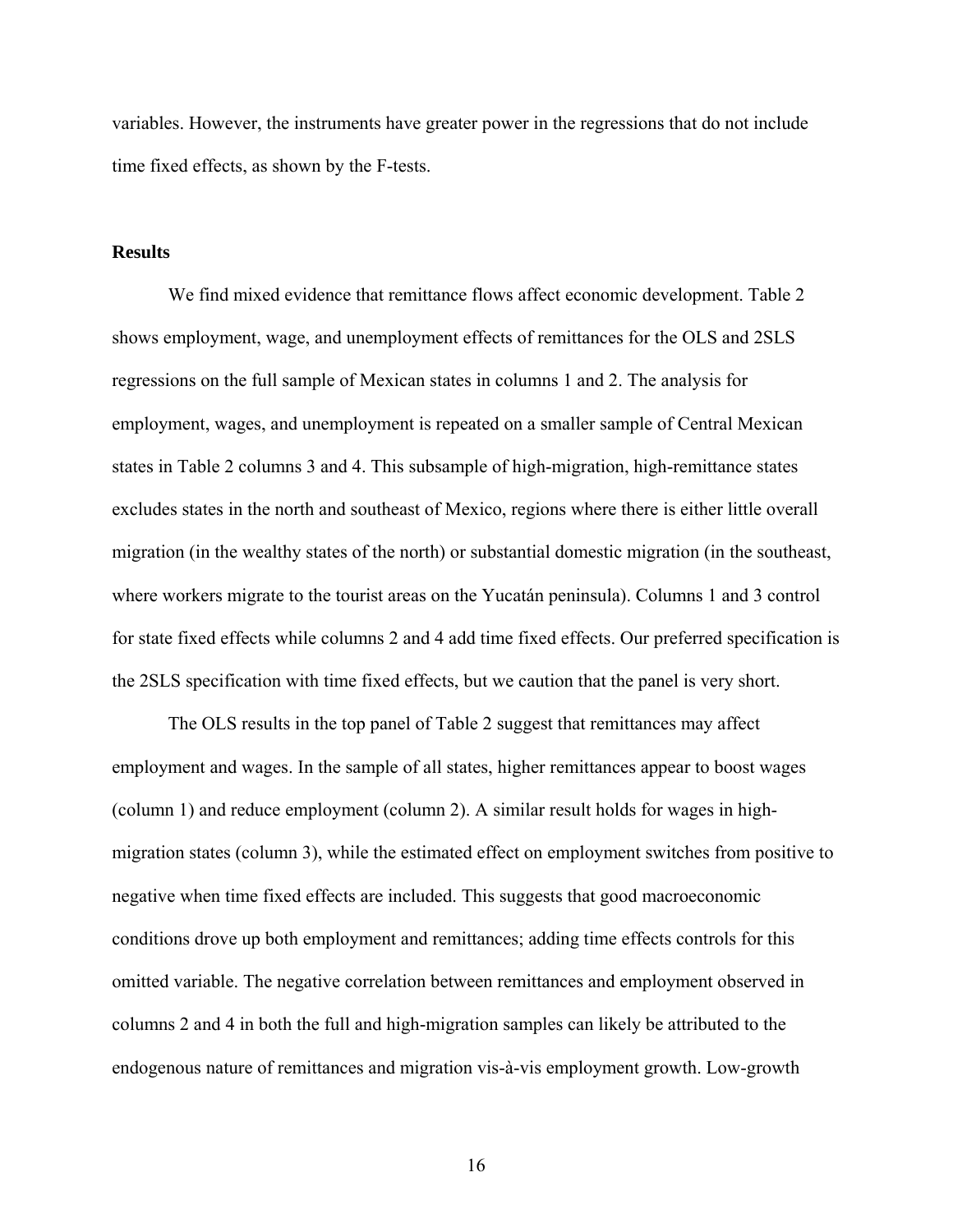years are associated with higher out-migration and more remittances. This is one of the reasons we turn to instrumental variables regressions.

When we instrument for remittances, as shown in the bottom panel of Table 2, the employment and wage effects are positive when time fixed effects are not included (columns 1 and 3). When time fixed effects are included, however, there are no statistically significant results at conventional levels. There appear to be negative effects on the unemployment rate in the sample of high-migration states (column 4), although the coefficient lies just outside the standard cutoff p-value of 0.10. Still, the magnitude of the coefficient suggest that an additional \$100 million in remittances in a quarter will reduce the unemployment rate by 1.95 percentage points. This is a large effect.

The fact that remittances do not increase employment but may lower the unemployment rate suggests that the labor force could be contracting. Unemployed workers may leave the labor force or trade places with employed workers that choose to exit as remittances rise. Either way, the results suggest that remittances do not cause the labor force to expand, which is consistent with the results of other studies.

Table 3 reports remittance effects on the wage distribution. The layout of the results is the same as in Table 2. The OLS results indicate that remittances shift the wage distribution to the right, with declines in the share of workers who are earning less than one times the minimum wage per day and significant increases in the share of workers earning either two to three or three to five times the minimum wage per day. Remittances are generally not related to the share of workers who are top earners (more than five times the minimum wage), at least not in the presence of time fixed effects. These workers are the most likely to be formal-sector workers and the least likely to become international migrants or receive remittances.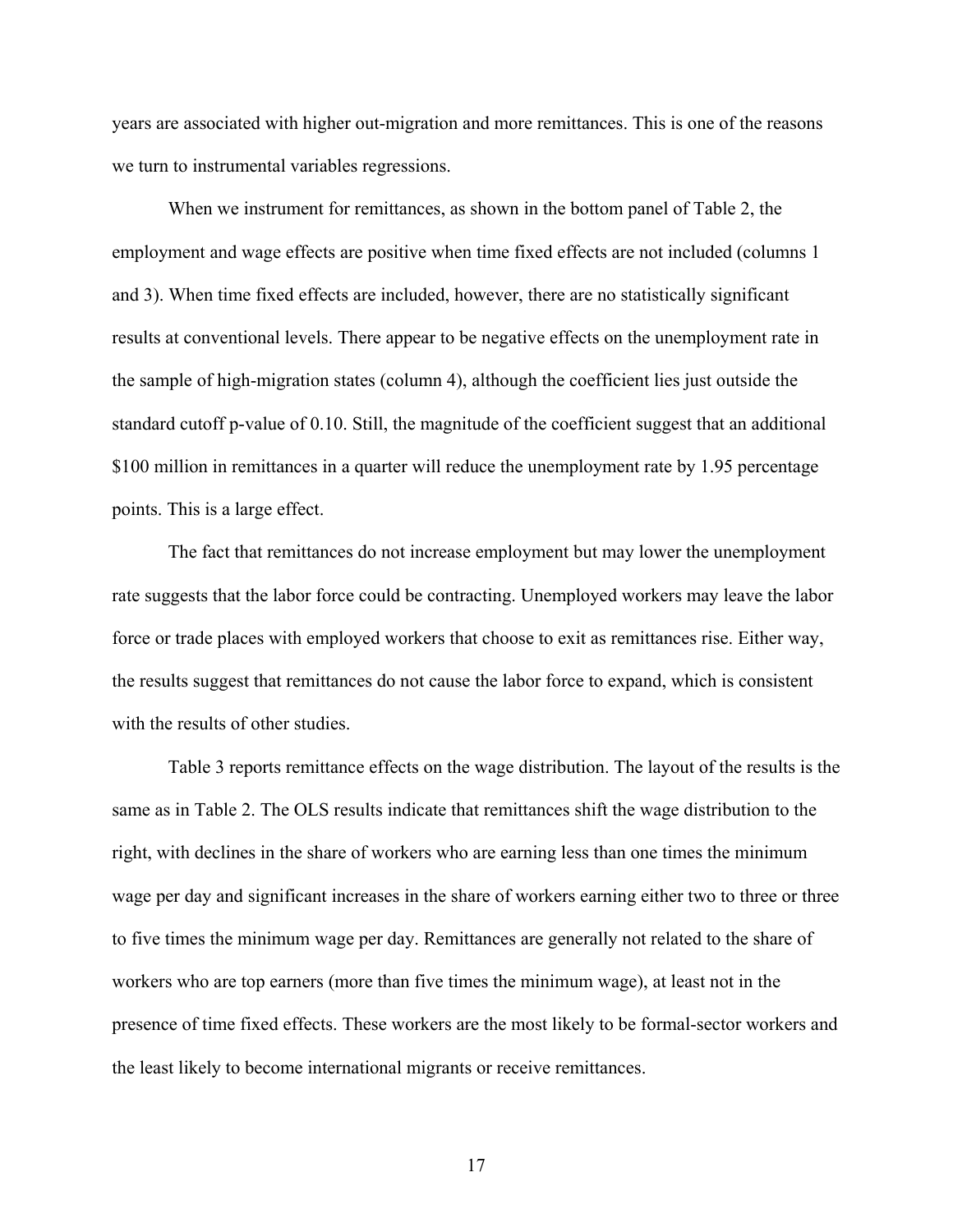The distributional effects of remittances are enhanced in the 2SLS specifications. As can be seen in the lower panel of Table 3, the coefficient on remittances have the same signs as in the OLS specifications but are larger in magnitude. Focusing on column 4, remittances appear to shrink the fraction of workers earning at most the minimum wage by over two percentage points and boost the share who earns two to three times the minimum wage by 1.6 percentage points. As with the employment and unemployment results, coefficients typically are larger in highmigration states than in all states and when not controlling for time fixed effects. Since remittances primarily benefit poor households and the non-tradable sectors, such as food production and construction, it makes sense that low-wage workers benefit disproportionately and are pushed up in the wage distribution, particularly in heavily-affected states. Alternatively, the lowest-wage workers may be disappearing from the wage distribution if they leave the labor force as a consequence of receiving remittances.

Middle or positive selection of Mexican migrants may also help explain some of the distributional consequences of remittances with regard to wages. Workers who are most similar to the out-migrants are more likely to receive remittances and to benefit from the reduced ranks in the labor market. This may underlie part of the large increase in the share of the workers earning wages of two to three times the minimum wage in high-migration states in the 2SLS specification.

Table 4 shows the results from the school enrollment rate regressions for the full sample and the high-migration subsample. In keeping with much of the household-level evidence on remittances and schooling, we find that, without time controls, remittances appear to increase enrollment rates at almost all levels of schooling. Remittances appear to be positively and significantly correlated with higher primary, secondary, and university enrollment rates in both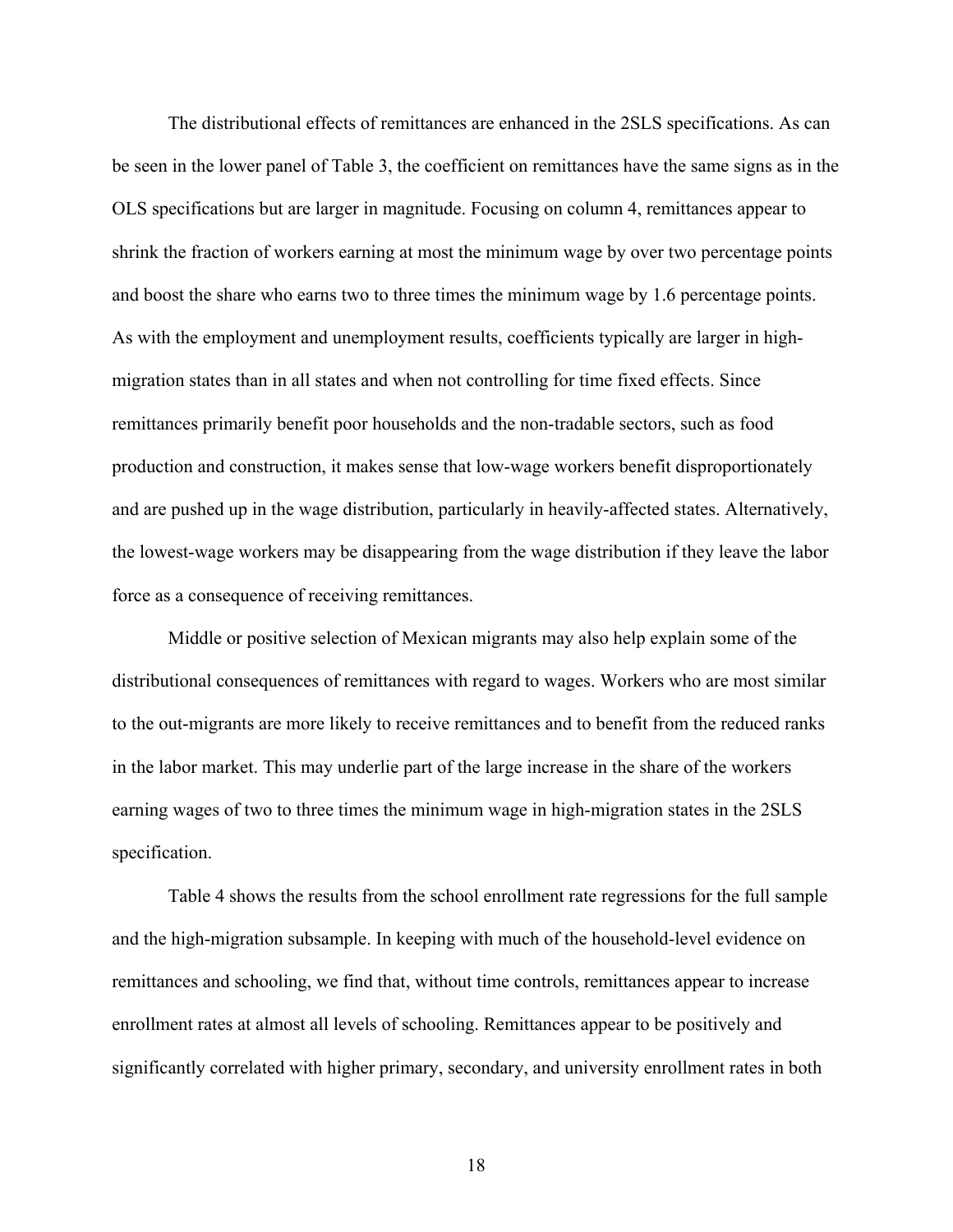the full sample of states and the high-migration subsample. However, once we include time fixed effects, the remittance coefficients become statistically insignificant. This suggests that remittances are increasing in the years during which enrollment rates are also rising. The positive relationship is simply two concurrent trends, remittance growth (as in Figure 1) and the welldocumented rise in schooling in Mexico. Our state-level regressions are not able to capture a causal relationship between remittances and schooling. Given the complexity underlying enrollment rates, including demographic composition, more detailed data are likely needed to identify the true effect of remittances on schooling.

#### **Conclusion**

A look at remittances in Mexican states suggests that they have important effects on economic development. Higher remittances appear correlated with reductions in unemployment in high-migration states, although this result is weak. A longer time series will likely bolster these findings. Still, the fact that remittances do not appreciably increase employment while lowering unemployment is consistent with either no effect of remittances on the labor force or a negative effect, which is what theory of the income effect would suggest.

A more robust finding is the beneficial impact of remittances on the wage distribution, where higher remittances in high-migration states lead to fewer low-wage workers. Remittances appear to shift the wage distribution up and bolster the middle of the wage distribution, either because of selective exits or demand-side effects. We found no effects of remittances on school enrollment rates once we controlled for time fixed effects. The beneficial schooling effects found in previous research are not apparent in data at this level of aggregation. Our failure to find enrollment effects could be due to using state- instead of household-level data or could result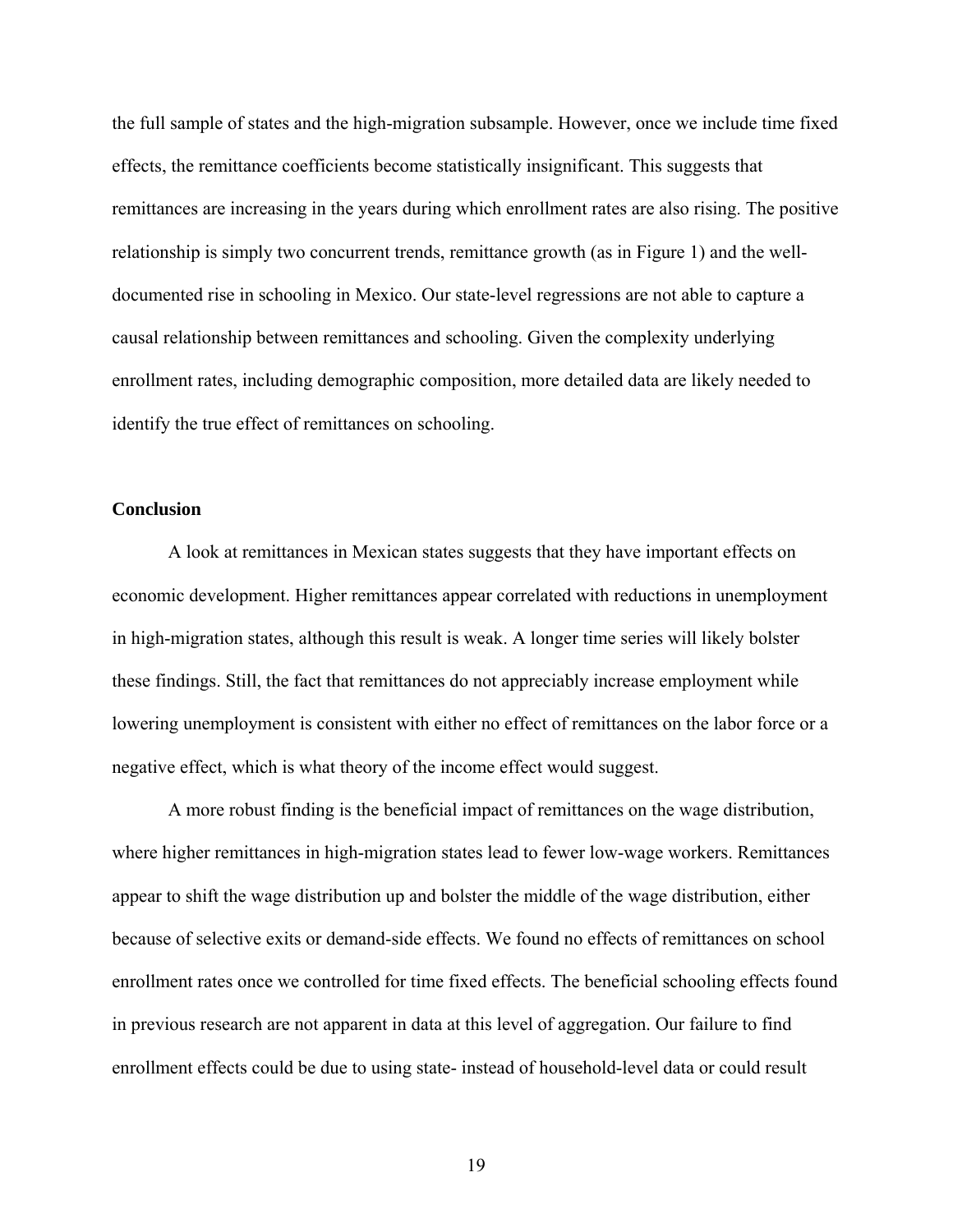from our controlling for the endogeneity of remittances. Our findings suggest the need for further research on the effect of remittances on enrollment. This issue is particularly important given the increases in educational attainment are likely the best source of long-term economic growth for developing countries like Mexico.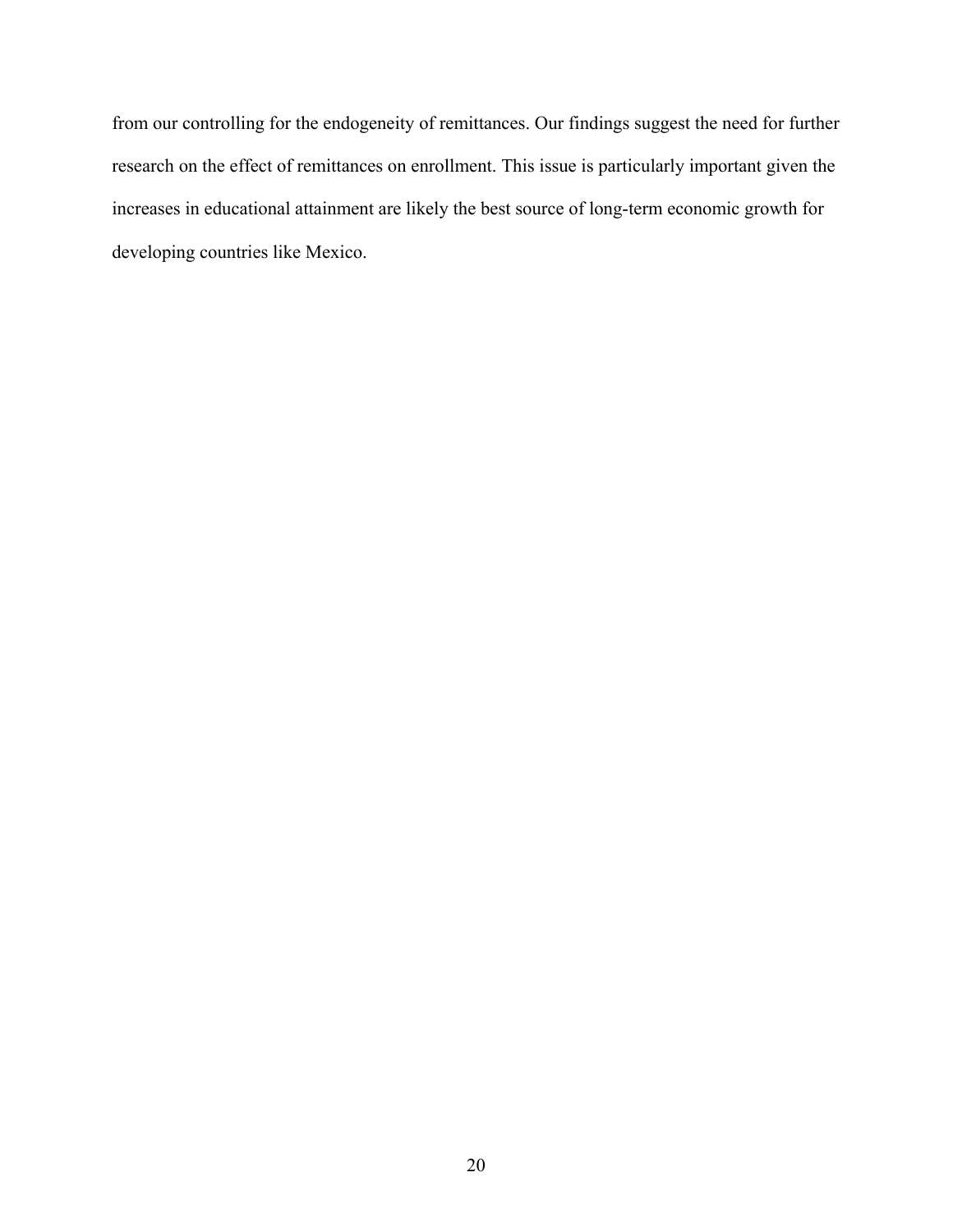## **References**

Acosta, Pablo A., César Calderón, Pablo Fajnzylber and Humberto López. "Remittances and Development in Latin America," *World Economy* Vol. 29, pp. 957-987. 2006.

Acosta, Pablo A., Pablo Fajnzylber and Humberto López. "The Impact of Remittances on Poverty and Human Capital: Evidence from Latin American Household Surveys." World Bank Policy Research Working Paper No. 4247 June 2007.

Adams, Richard H., Jr. "International Remittances and the Household: Analysis and Review of Evidence." World Bank Policy Research Working Paper No. 4116. February 2007.

Adams, Richard H., Jr., and John Page. "Do International Migration and Remittances Reduce Poverty in Developing Countries?" in *World Development* Vol. 33, pp. 1645-1669. 2005.

Amuedo-Dorantes, Catalina, Annie Georges and Susan Pozo. "Migration, Remittances and Children's Schooling in Haiti." IZA Discussion Paper 3657. August 2008.

Amuedo-Dorantes, Catalina, and Susan Pozo. "Remittance Uncertainty and Its Impact on Labor Supply," paper presented at ASSA Annual Meetings, San Francisco. January 2009.

Aydemir, Abdurra, and George J. Borjas. "Cross-Country Variation in the Impact of International Migration: Canada, Mexico, and the United States," *Journal of the European Economic Association* Vol. 5, pp. 663-708. 2007.

Barham, Bradford, and Stephen Boucher. "Migration, Remittances, and Inequality: Estimating the Net Effects of Migration on Income Distribution." *Journal of Development Economics* Vol. 55, pp. 307-331. 1998.

Borraz, Fernando. "Assessing the Impact of Remittances on Schooling: The Mexican Experience," *Global Economy Journal* Vol. 5, pp. 1-30. 2005.

Brambila, José Macias. "Remittances, Migration and Informality in Mexico: A Simple Model." Manuscript, Cá Foscari University. 2008.

Cervantes, Jesús. "Improving Central Bank Reporting and Procedures on Remittances," paper presented at Federal Reserve Bank of Dallas Cross-Border Banking Conference, San Antonio. May 2007.

Chiquiar, Daniel, and Gordon H. Hanson. "International Migration, Self-Selection, and the Distribution of Wages: Evidence from Mexico and the United States," *Journal of Political Economy* Vol. 113, pp. 239-281. 2005.

Cox-Edwards, Alejandra, and Eduardo Rodriguez-Oreggia. 2009. "Remittances and Labor Force Participation in Mexico: An Analysis Using Propensity Score Matching." *World Development* 37: 1004-1014.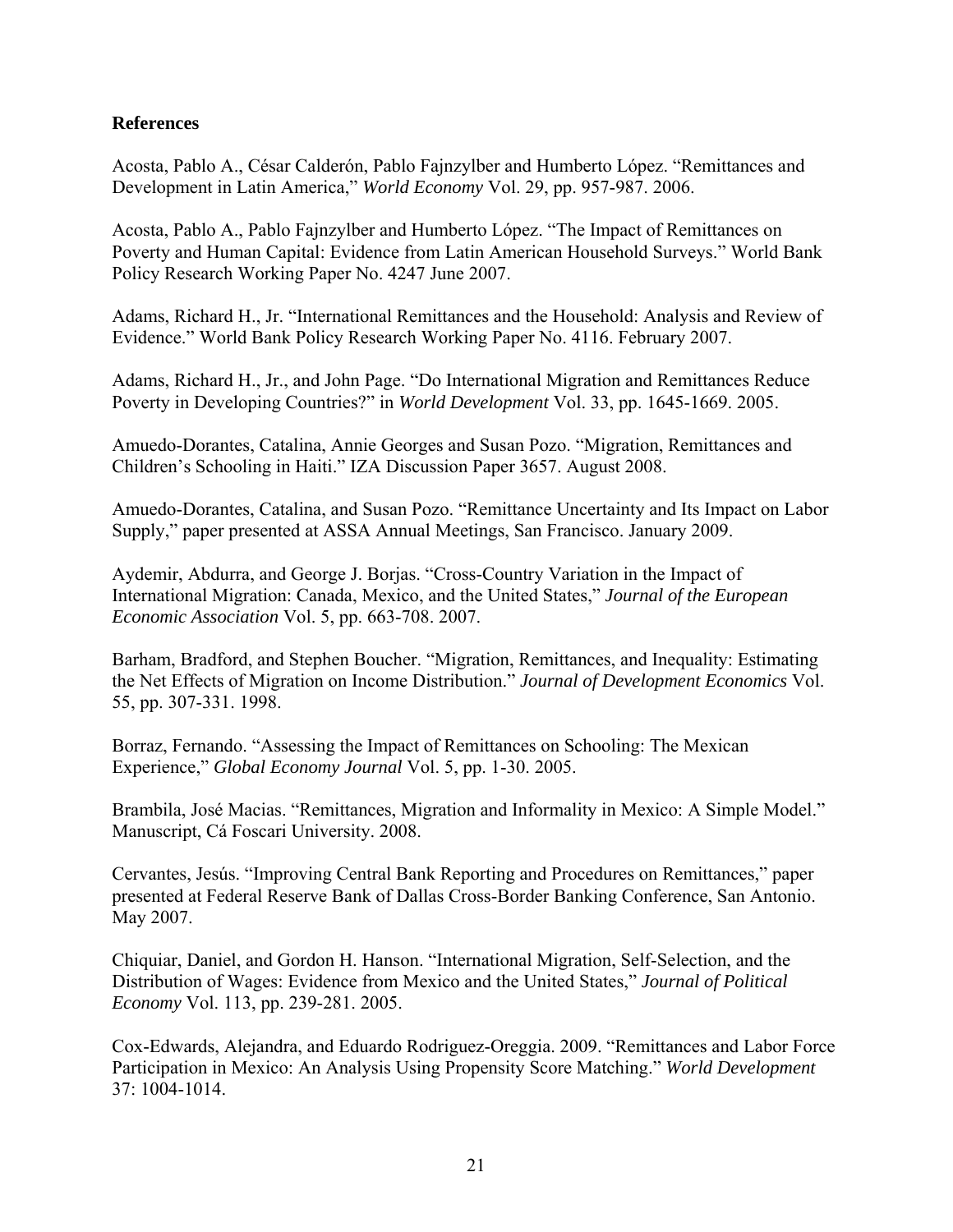Esquivel, Gerardo, and Alejandra Huerta-Pineda. "Remittances and Poverty in Mexico: A Propensity Score Matching Approach" *Integration and Trade Journal* No. 27, pp. 45-71. 2007.

Hanson, Gordon H. "Emigration, Remittances, and Labor Force Participation in Mexico," *Integration and Trade Journal* No. 27, pp. 73-103. 2007.

Hanson, Gordon H. and Christopher Woodruff. "Emigration and Educational Attainment in Mexico." Mimeo, University of California, San Diego. April 2003.

Ibarraran, Pablo, and Darren Lubotsky. "Mexican Immigration and Self-Selection: New Evidence from the 2000 Mexican Census," in George J. Borjas (ed.), *Mexican Immigration to the United States*, University of Chicago Press. 2007.

Koechlin, Valerie, and Gianmarco León. "International Remittances and Income Inequality: An Empirical Investigation," *Journal of Economic Policy Reform* Vol. 10, pp. 123-41. 2007.

López-Córdova, J. Ernesto. "Globalization, Migration and Development: The Role of Mexican Migrant Remittances," *Economía* Vol. 6, No. 1, pp. 217-56. 2005.

McKenzie, David, and Hillel Rapoport. "Can Migration Reduce Educational Attainment? Evidence from Mexico." World Bank Policy Research Working Paper No. 3952. June 2006.

McKenzie, David, and Hillel Rapoport. "Network Effects and the Dynamics of Migration and Inequality: Theory and Evidence from Mexico," *Journal of Development Economics* Vol. 84, pp. 1-24. 2007.

McKenzie, David, and Marcin J. Sasin. "Migration, Remittances, Poverty, and Human Capital: Conceptual and Empirical Challenges." World Bank Policy Research Working Paper No. 4276. July 2007.

Mishra, Prachi. "Emigration and Wages in Source Countries: Evidence from Mexico," *Journal of Development Economics* Vol. 82, pp. 180-199. 2007.

Mora Rivera, José Jorge. "The Impact of Migration and Remittances on Distribution and Source of Income: The Mexican Rural Case," paper presented at United Nations Expert Group Meeting on International Migration and Development, United Nations Secretariat, New York. July 2005.

Orrenius, Pia M., and Madeline Zavodny. "Self-selection among Undocumented Immigrants from Mexico," *Journal of Development Economics* Vol. 78, pp. 215-240. 2005.

Rapoport, Hillel, and Frederic Docquier. "The Economics of Migrants' Remittances," in Serge-Christophe Kolm and Jean M. Ythier (eds.), *Handbook of the Economics of Giving, Altruism and Reciprocity*, Vol. 2, Elsevier. 2006.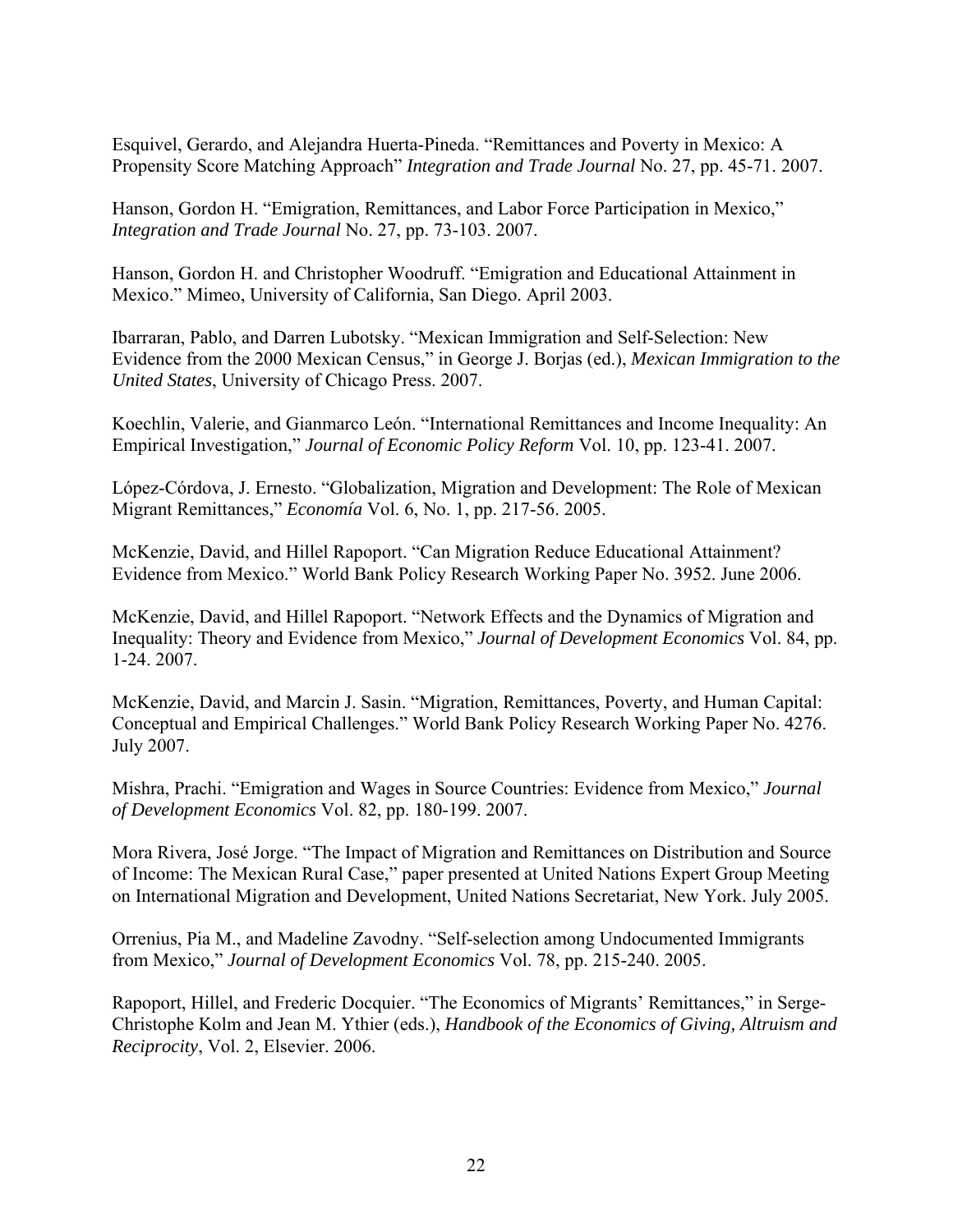# **Figure 1: Remittances as a Share of State GDP in Mexico**



Source: Banco de México; INEGI. Note: State remittances are divided by state GDP (2008 data).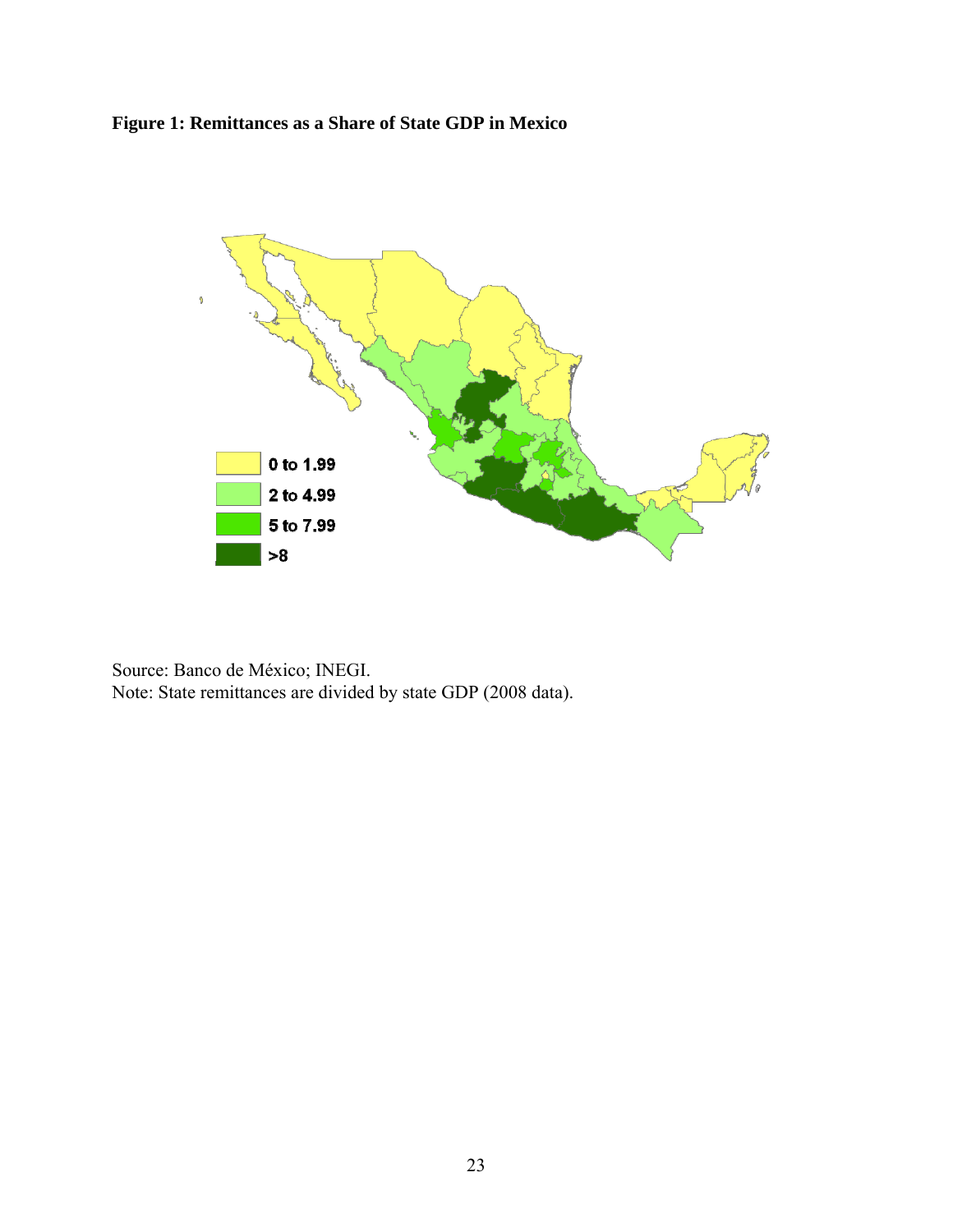**Figure 2: Remittances to Mexico, 2000-2007** 



Source: Banco de México; Bureau of Labor Statistics; authors' own calculations. Note: Remittances are quarterly, seasonally adjusted, and deflated using the U.S. CPI-W (millions of 2007 dollars).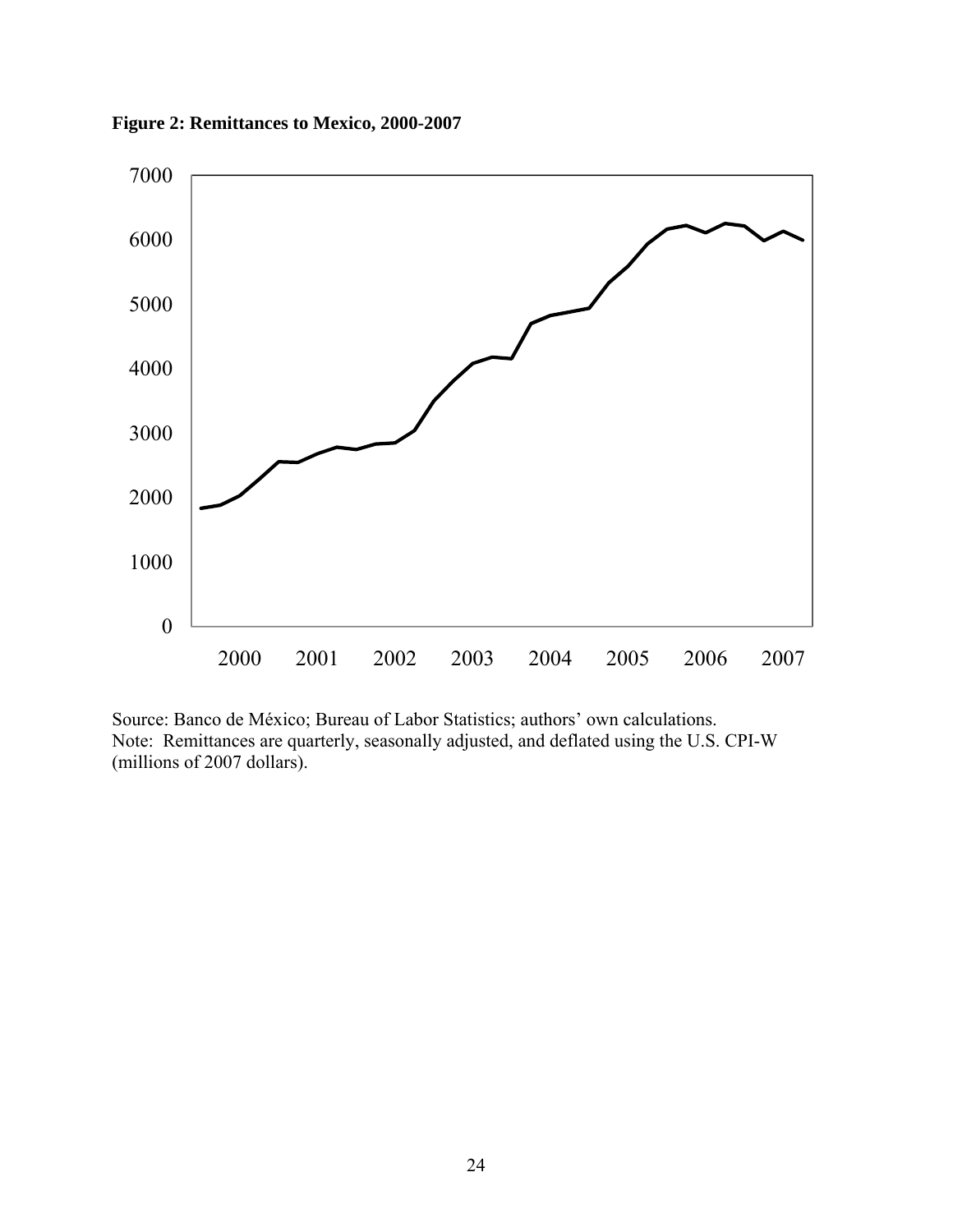# **Table 1: Descriptive Statistics**

|                                                                              | Mean    | S.D.    | High    | Low       |
|------------------------------------------------------------------------------|---------|---------|---------|-----------|
| Remittances (millions of real U.S. \$)                                       | 164.70  | 156.70  | 694.96  | 4.08      |
| Employment (in 000s)                                                         | 1289.59 | 1111.56 | 5798.13 | 204.27    |
| Wage, median (real pesos per hour)                                           | 16.39   | 4.03    | 31.00   | 6.93      |
| Unemployment rate                                                            | 3.27    | 1.31    | 7.20    | 0.40      |
| Labor force (in 000s)                                                        | 1338.47 | 1168.83 | 6153.27 | 208.42    |
| FDI (millions of real U.S. \$)                                               | 165.18  | 573.19  | 8278.44 | $-293.13$ |
| Percent of all workers earning minimum                                       | 17.14   | 9.73    | 49.51   | 1.75      |
| wage or less<br>Percent of all workers earning 1-2 times                     | 25.54   | 5.33    | 35.70   | 9.71      |
| minimum wage<br>Percent of all workers earning 2-3 times                     | 23.84   | 5.03    | 33.83   | 9.32      |
| minimum wage<br>Percent of all workers earning 3-5 times                     | 20.61   | 5.26    | 35.87   | 8.67      |
| minimum wage<br>Percent of all workers earning above 5 times<br>minimum wage | 12.87   | 5.22    | 29.93   | 4.31      |
| Enrollment rate (primary school)                                             | 94.93   | 3.66    | 106.20  | 88.73     |
| Enrollment rate (secondary school)                                           | 59.33   | 8.80    | 94.51   | 40.23     |
| Enrollment rate (university)                                                 | 3.88    | 0.90    | 6.76    | 2.14      |
| Enrollment rate (technical school)                                           | 2.0     | 0.94    | 5.71    | 0.70      |
| U.S. weekly wage, CEW                                                        | 885.50  | 77.33   | 1328.3  | 675.63    |
| U.S. weekly wage, CPS                                                        | 617.32  | 24.28   | 679.80  | 556.82    |
| U.S. unemployment rate                                                       | 5.42    | 0.76    | 7.10    | 3.05      |

*Note*: Shown are descriptive statistics for quarterly state-level remittances, employment, unemployment rate, labor force, hourly wages, FDI and U.S. wages and unemployment rate. Wage distribution and school enrollment rates are annual data. Data details and sources are described in Appendix Table 1. Quarterly and annual data span 2003-2007.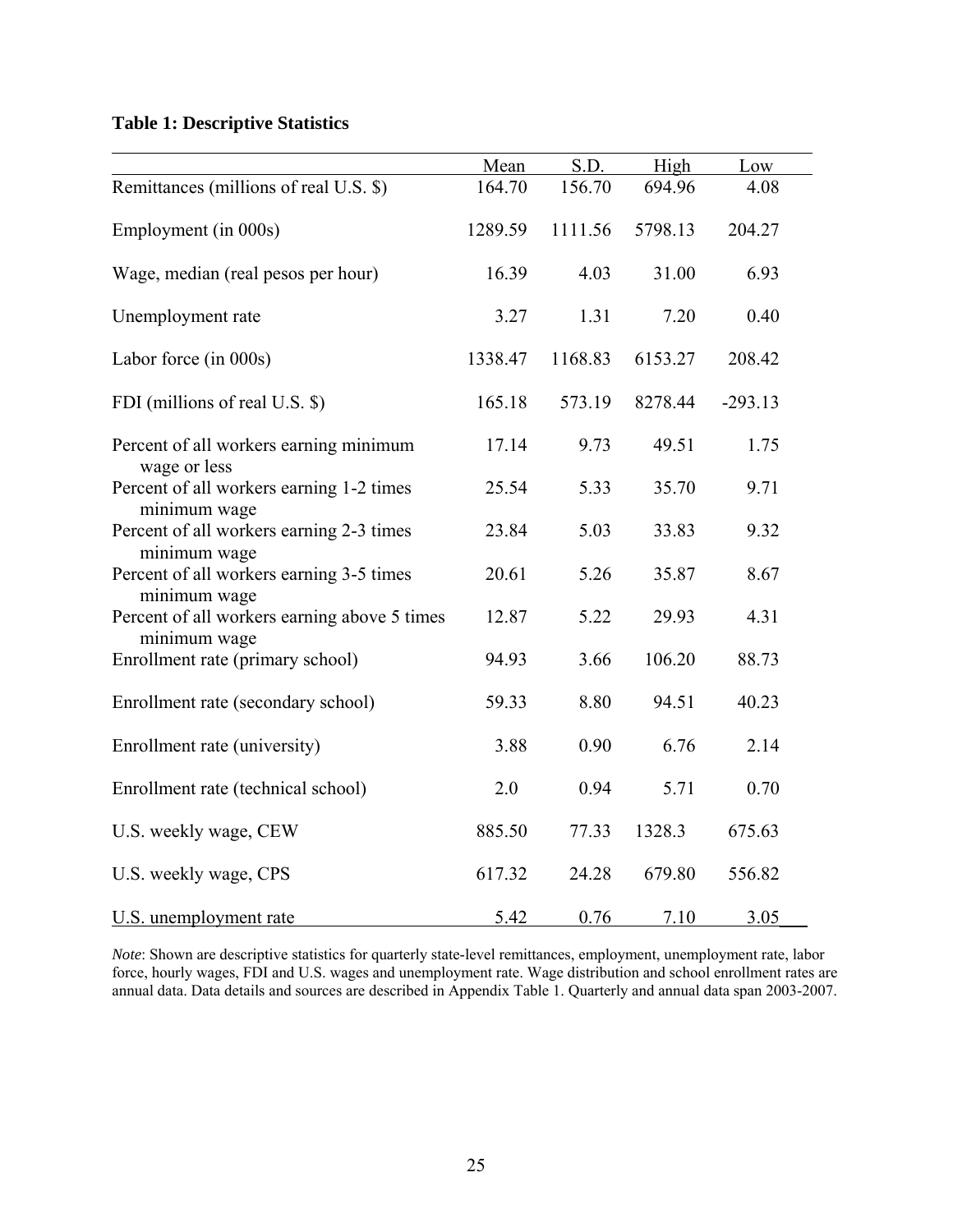|                          | All States     |           | <b>Central States</b> |           |
|--------------------------|----------------|-----------|-----------------------|-----------|
|                          | (1)            | (2)       | (3)                   | (4)       |
| OLS                      |                |           |                       |           |
| Ln(Employment)           | $-0.00$        | $-0.04**$ | $0.01**$              | $-0.02**$ |
|                          | (0.01)         | (0.01)    | (0.00)                | (0.01)    |
| Ln(Wages)                | $0.11**$       | 0.01      | $0.13**$              | 0.03      |
|                          | (0.03)         | (0.02)    | (0.04)                | (0.03)    |
| Unemployment rate        | $-0.08$        | $-0.07$   | $-0.05$               | $-0.20$   |
|                          | (0.17)         | (0.19)    | (0.16)                | (0.22)    |
| 2SLS                     |                |           |                       |           |
| Ln(Employment)           | $0.07**$       | $-0.00$   | $0.05**$              | $-0.01$   |
|                          | (0.02)         | (0.04)    | (0.02)                | (0.04)    |
| Ln(Wages)                | $0.35**$       | 0.00      | $0.27**$              | 0.08      |
|                          | (0.08)         | (0.07)    | (0.05)                | (0.07)    |
| <b>Unemployment Rate</b> | $-0.06$        | $-0.97$   | 0.08                  | $-1.95$   |
|                          | (0.35)         | (1.21)    | (0.27)                | (1.17)    |
| State fixed effects      | Yes            | Yes       | Yes                   | Yes       |
| Time fixed effects       | N <sub>o</sub> | Yes       | N <sub>0</sub>        | Yes       |
| No. of observations      | 640            | 640       | 420                   | 420       |

# **Table 2: Employment and Wage Effects of Remittances**

*Note*: Each coefficient is from a separate regression of the quarterly state-level natural log of employment or wages or the unemployment rate on remittances, FDI, and the annual average labor force. Regressions include time and state fixed effects as indicated. The second panel shows 2SLS regressions where U.S. wages and unemployment rates are IVs for remittances. Columns 3 and 4 refer to the restricted sample of central states. Robust standard errors are clustered on the state. Significance levels are denoted  $*$  p<0.1 and  $**$  p <0.05.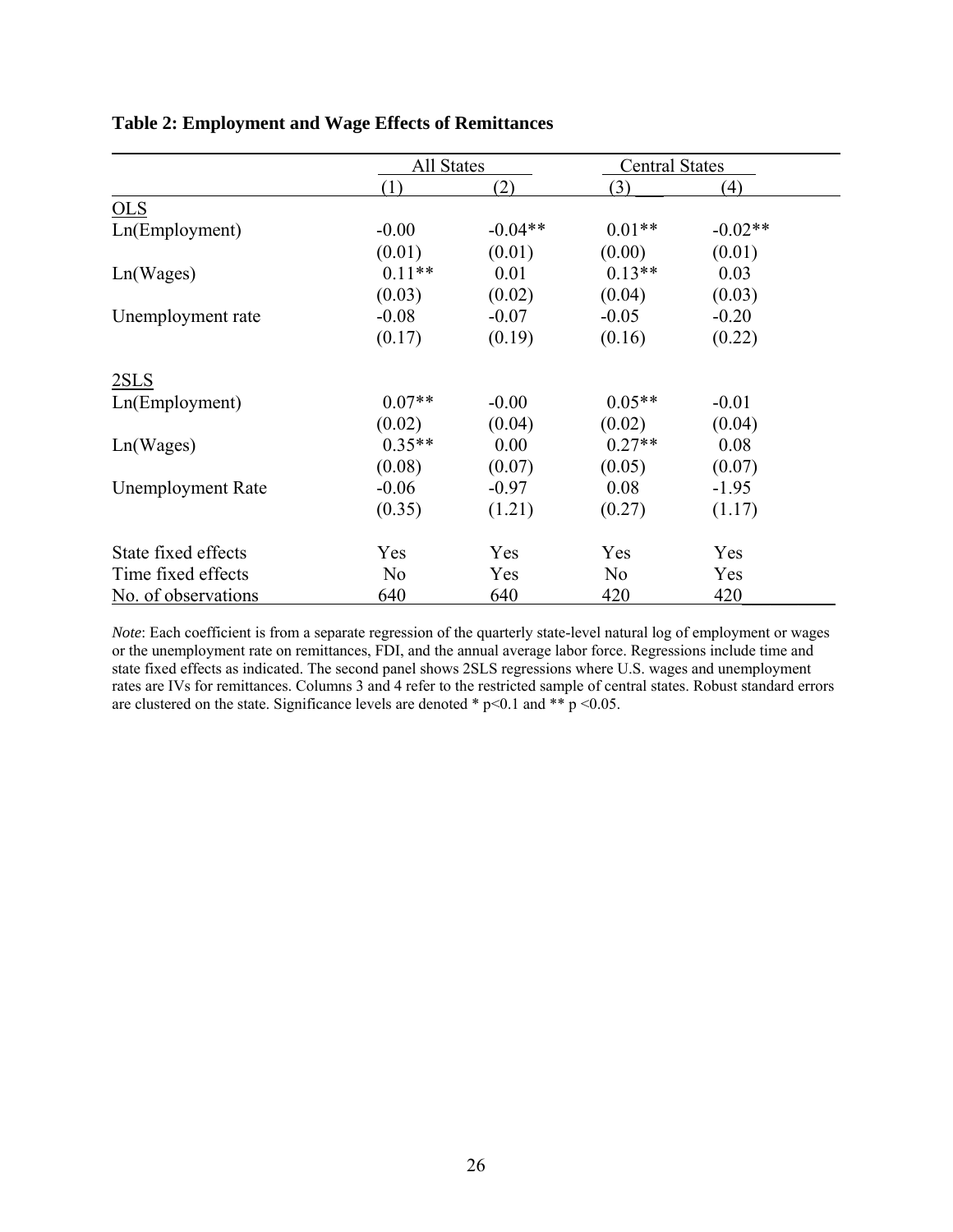|                                 | All States     |           | <b>Central States</b> |           |
|---------------------------------|----------------|-----------|-----------------------|-----------|
|                                 | (1)            | (2)       | (3)                   | (4)       |
| $OLS$                           |                |           |                       |           |
| Share earning $\leq 1$ times MW | $-1.01**$      | $-0.97**$ | $-1.11*$              | $-1.33**$ |
|                                 | (0.47)         | (0.45)    | (0.57)                | (0.60)    |
| Share earning 1-2 times MW      | $-0.26$        | 0.33      | $-0.37**$             | 0.22      |
|                                 | (0.20)         | (0.30)    | (0.17)                | (0.28)    |
| Share earning 2-3 times MW      | 0.25           | 0.54      | 0.17                  | $0.78**$  |
|                                 | (0.27)         | (0.32)    | (0.28)                | (0.36)    |
| Share earning 3-5 times MW      | $0.85**$       | $0.44**$  | $0.97**$              | 0.40      |
|                                 | (0.19)         | (0.20)    | (0.20)                | (0.25)    |
| Share earning $>5$ times MW     | 0.17           | $-0.34$   | $0.33**$              | $-0.07$   |
|                                 | (0.16)         | (0.25)    | (0.14)                | (0.19)    |
| 2SLS                            |                |           |                       |           |
| Share earning $\leq 1$ times MW | $-1.61**$      | $-1.23$   | $-1.16*$              | $-2.62*$  |
|                                 | (0.69)         | (1.05)    | (0.65)                | (1.38)    |
| Share earning 1-2 times MW      | $-1.89**$      | 0.01      | $-1.01*$              | 0.72      |
|                                 | (0.77)         | (1.03)    | (0.48)                | (0.85)    |
| Share earning 2-3 times MW      | $-0.13$        | 0.66      | $-0.54$               | $1.60*$   |
|                                 | (0.57)         | (0.83)    | (0.57)                | (0.80)    |
| Share earning 3-5 times MW      | $2.13**$       | 0.74      | $1.83**$              | 0.45      |
|                                 | (0.57)         | (0.54)    | (0.51)                | (0.74)    |
| Share earning >5 times MW       | $1.51**$       | $-0.18$   | $0.88**$              | $-0.15$   |
|                                 | (0.60)         | (0.45)    | (0.29)                | (0.61)    |
| State fixed effects             | Yes            | Yes       | Yes                   | Yes       |
| Time fixed effects              | N <sub>0</sub> | Yes       | N <sub>0</sub>        | Yes       |
| No. of observations             | 160            | 160       | 105                   | 105       |

| <b>Table 3: Wage Distribution Effects of Remittances</b> |  |  |  |  |  |  |
|----------------------------------------------------------|--|--|--|--|--|--|
|----------------------------------------------------------|--|--|--|--|--|--|

*Note*: Each coefficient is from a separate regression of the annual share of workers earning the stated multiple of the federal minimum wage on remittances, FDI, and the labor force. Regressions include time and state fixed effects as indicated. The second panel shows 2SLS regressions where U.S. wages and unemployment rates are IVs for remittances. Columns 3 and 4 refer to the restricted sample of central states. Robust standard errors are clustered on the state. Significance levels are denoted  $*$  p < 0.1 and  $*$  p < 0.05.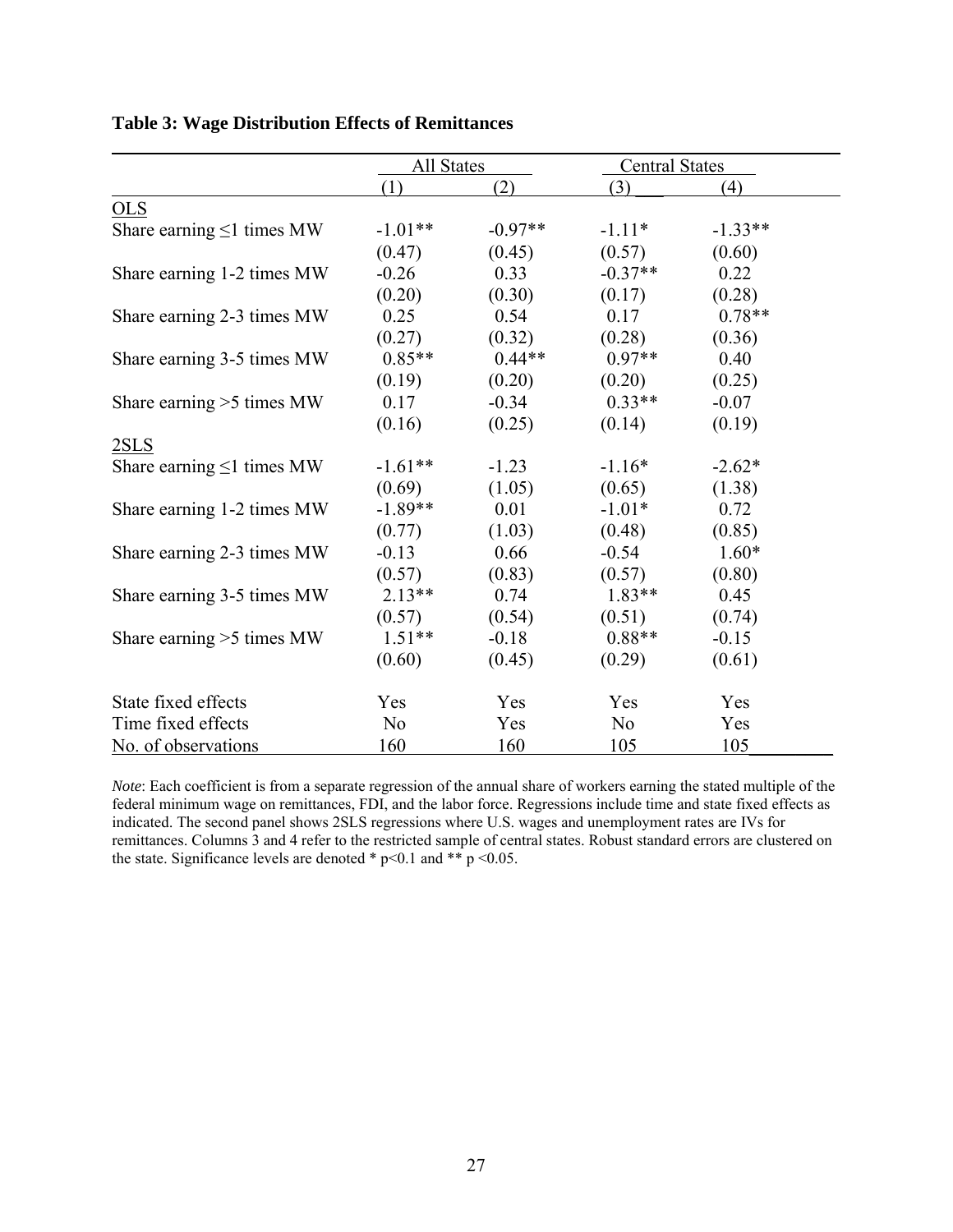|                             | All States     |         | <b>Central States</b> |         |
|-----------------------------|----------------|---------|-----------------------|---------|
|                             | (1)            | (2)     | (3)                   | (4)     |
| <b>OLS</b>                  |                |         |                       |         |
| Enrollment rate, primary    | 0.15           | 0.00    | $0.33*$               | 0.14    |
|                             | 0.20           | (0.26)  | (0.17)                | (0.26)  |
| Enrollment rate, secondary  | $0.46*$        | 0.01    | $0.51*$               | $-0.21$ |
|                             | (0.23)         | (0.22)  | (0.28)                | (0.28)  |
| Enrollment rate, university | $0.04**$       | $-0.02$ | $0.05**$              | $-0.01$ |
|                             | (0.02)         | (0.02)  | (0.02)                | (0.02)  |
| Enrollment rate, technical  | 0.02           | $-0.02$ | 0.02                  | $-0.06$ |
|                             | (0.03)         | (0.04)  | (0.04)                | (0.06)  |
| 2SLS                        |                |         |                       |         |
| Enrollment rate, primary    | $0.79*$        | $-0.35$ | $0.63**$              | $-0.06$ |
|                             | (0.41)         | (0.33)  | (0.29)                | (0.32)  |
| Enrollment rate, secondary  | $1.54**$       | 0.89    | $1.33**$              | 0.66    |
|                             | (0.50)         | (0.62)  | (0.47)                | (0.94)  |
| Enrollment rate, university | $0.17**$       | $-0.06$ | $0.12**$              | $-0.05$ |
|                             | (0.06)         | (0.06)  | (0.04)                | (0.10)  |
| Enrollment rate, technical  | 0.12           | $-0.13$ | 0.12                  | $-0.11$ |
|                             | (0.08)         | (0.11)  | (0.07)                | (0.13)  |
| State fixed effects         | Yes            | Yes     | Yes                   | Yes     |
| Time fixed effects          | N <sub>0</sub> | Yes     | N <sub>0</sub>        | Yes     |
| No. of observations         | 160            | 160     | 105                   | 105     |

# **Table 4: School Enrollment Effects of Remittances**

*Note*: Each coefficient is from a separate regression of annual state enrollment rate on remittances, FDI, and the labor force. Regressions include time and state fixed effects as indicated. The second panel shows 2SLS regressions where U.S. wages and unemployment rates are IVs for remittances. Columns 3 and 4 refer to the restricted sample of central states. Robust standard errors are clustered on the state. Significance levels are denoted \* p<0.1 and \*\* p  $< 0.05$ .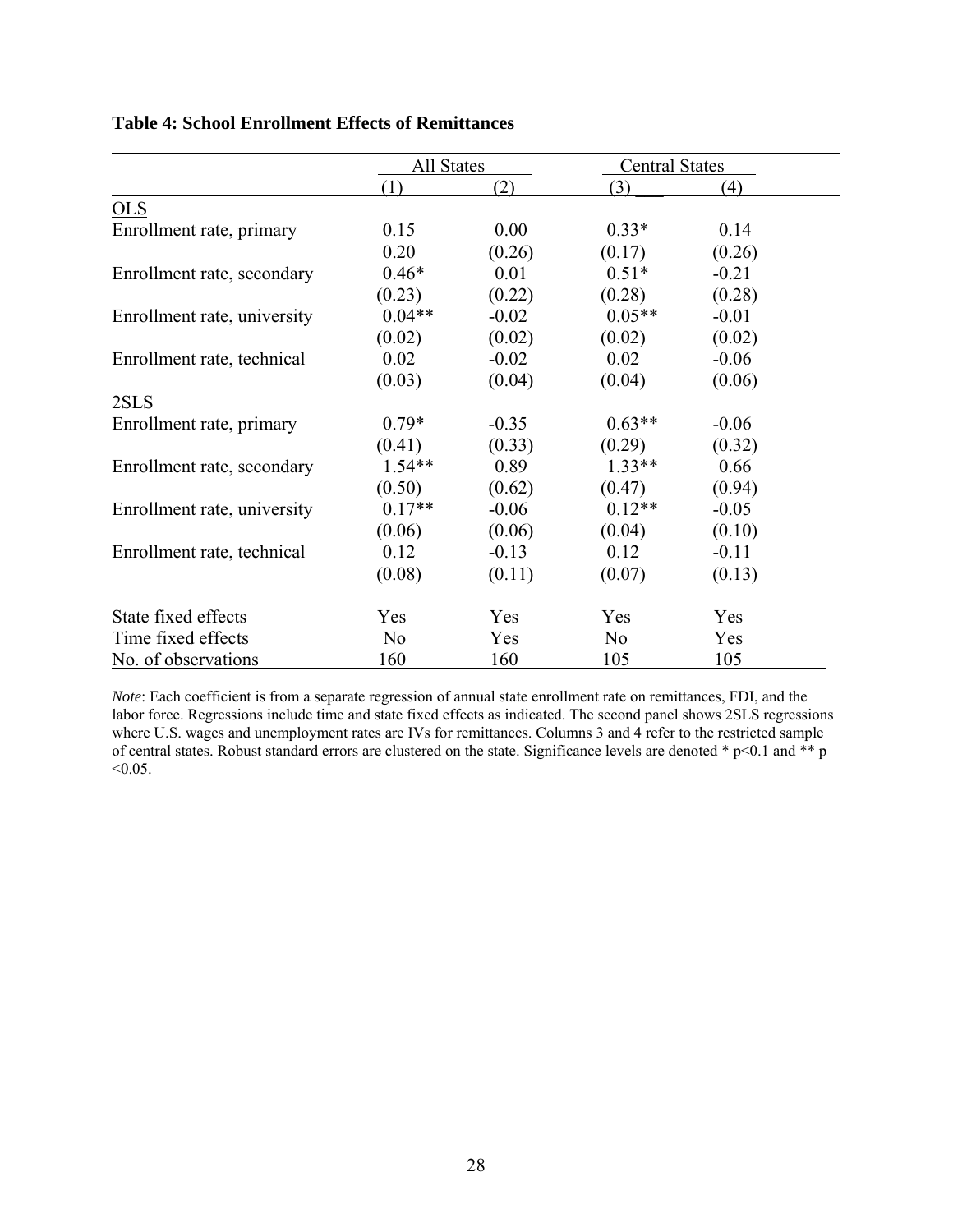# **Appendix Table 1: Data Description and Sources**

| Variable                                              | Description                                                                                                                                         | Frequency | Source                                         |
|-------------------------------------------------------|-----------------------------------------------------------------------------------------------------------------------------------------------------|-----------|------------------------------------------------|
| Remittances                                           | Hundreds of millions of<br>2007 dollars, deflated by<br>U.S. CPI-W                                                                                  | Quarterly | Banco de México<br>www.banxico.org.mx          |
| Employment                                            | Thousands of jobs,<br>SA; quarterly<br>(ENOE)                                                                                                       | Quarterly | <b>INEGI,</b><br>www.inegi.org.mx              |
| Labor force                                           | Thousands of people<br>(ENOE)                                                                                                                       | Quarterly | <b>INEGI,</b><br>www.inegi.org.mx              |
| Unemployment rate                                     | Open unemployment rate<br>(ENOE)                                                                                                                    | Quarterly | <b>INEGI</b><br>www.inegi.org.mx               |
| Foreign direct investment                             | Millions of 2007 dollars,<br>SA, deflated by U.S. CPI-U<br>(SIRNIE)                                                                                 | Quarterly | Secretaría de Economía,<br>www.economia.gob.mx |
| Wage, median hourly                                   | Hourly wage in 2007 Q4<br>pesos, deflated by state CPI<br>and SA; (ENOE)                                                                            | Quarterly | <b>INEGI</b><br>www.inegi.org.mx               |
| Percent of workers with<br>earnings in given interval | Workers with earnings in<br>the given interval over all<br>paid workers; intervals<br>defined by multiples<br>of the federal minimum wage<br>(ENOE) | Annual    | <b>INEGI</b><br>www.inegi.org.mx               |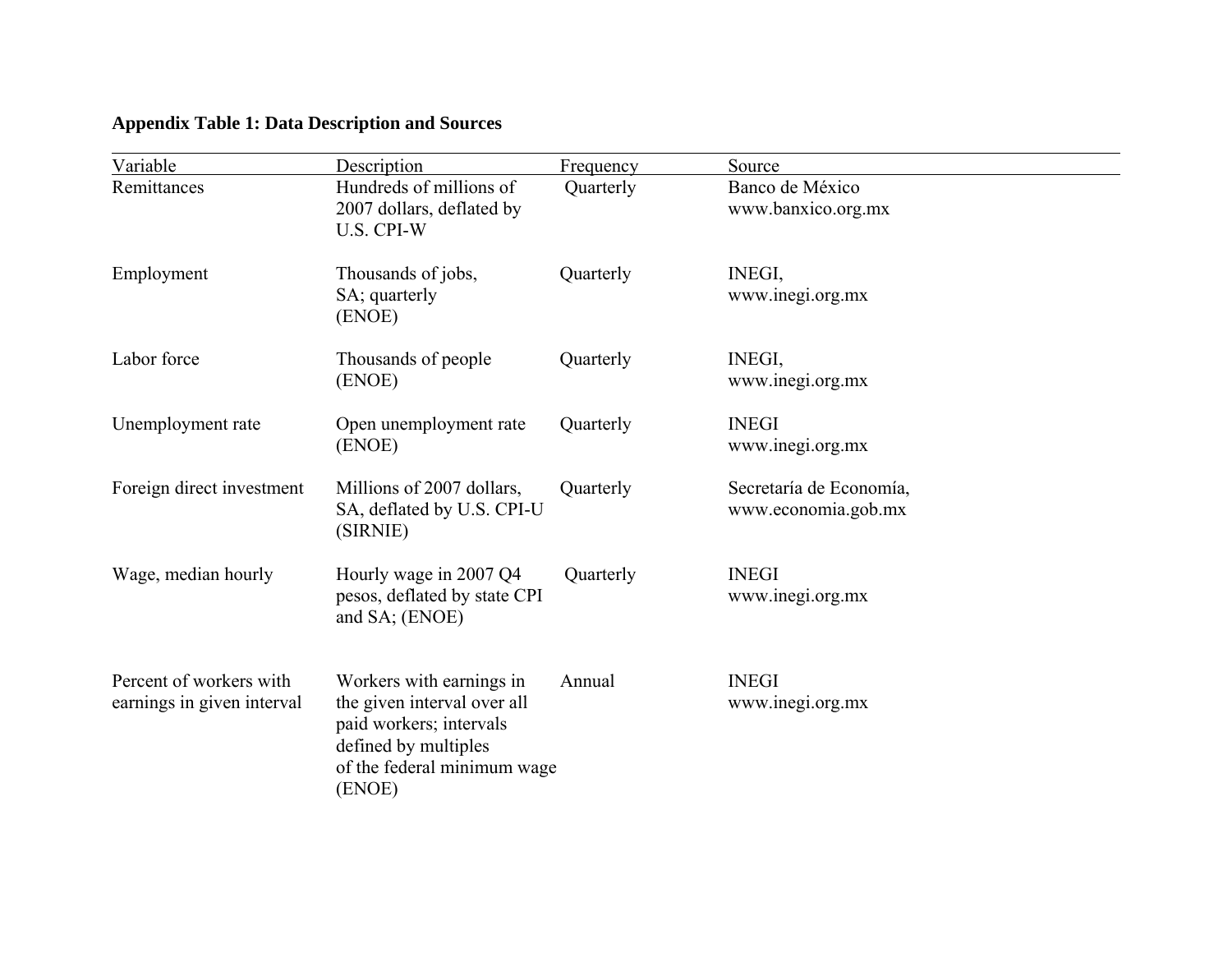| Variable                                          | Description                                                                  | Frequency | Source                                                                   |
|---------------------------------------------------|------------------------------------------------------------------------------|-----------|--------------------------------------------------------------------------|
| Enrollment rate,<br>elementary & middle<br>school | Enrollment over eligible<br>population (4-15 yrs old)<br>(SEP)               | Annual    | Segundo Informe,<br>http://www.informe.gob.mx                            |
| Enrollment rate, high<br>school                   | Enrollment over eligible<br>population (16-18 yrs old)<br>(SEP)              | Annual    | Segundo Informe,<br>http://www.informe.gob.mx                            |
| Enrollment rate, college                          | Enrollment over eligible<br>population (over 18 yrs old)<br>(SEP)            | Annual    | Segundo Informe,<br>http://www.informe.gob.mx                            |
| Enrollment rate, technical<br>school              | Enrollment over eligible<br>population (over 18 yrs old)<br>(SEP)            | Annual    | Segundo Informe,<br>http://www.informe.gob.mx                            |
| U.S. wage, median                                 | Median weekly earnings,<br>in 2007 Q4 dollars deflated<br>by CPI-W (CPS-ORG) | Quarterly | Current Population Survey, Bureau of Labor<br>Statistics, www.bls.gov    |
| U.S. wage, mean                                   | Average weekly wages<br>in 2007 Q4 dollars deflated<br>by CPI-W and SA (CEW) | Quarterly | Covered Employment and Wages, Bureau of Labor<br>Statistics, www.bls.gov |
| U.S. unemployment rate                            | Unemployed over labor<br>force (workers 16 and over)                         | Quarterly | Current Population Survey, Bureau of Labor<br>Statistics, www.bls.gov    |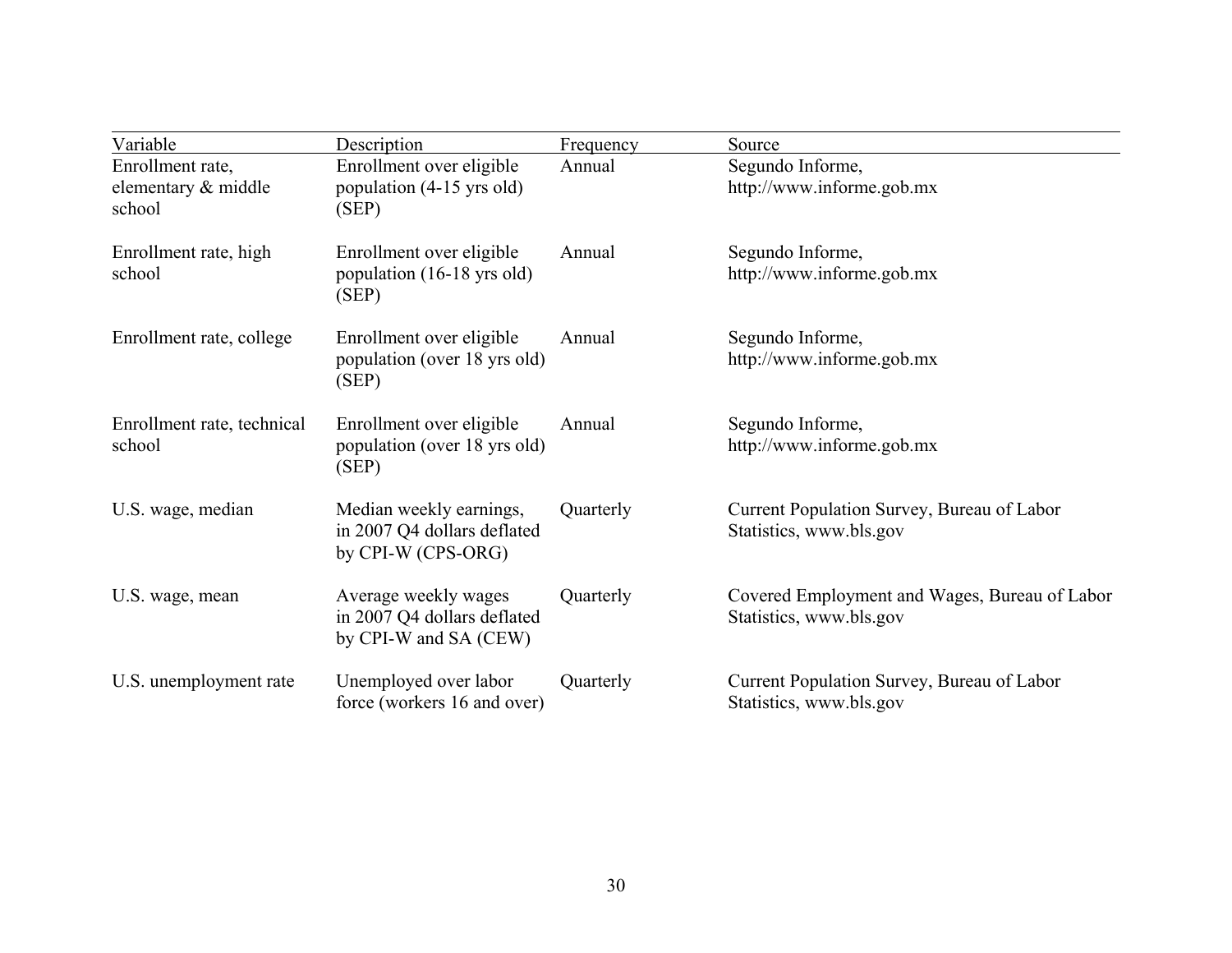| Variable              | Description                            | Frequency | Source                                              |
|-----------------------|----------------------------------------|-----------|-----------------------------------------------------|
| Population            | Midyear population estimate Annual     |           | Consejo Nacional de Población,<br>www.conapo.gob.mx |
| Consumer price index, | Major city within state used Quarterly |           | Banco de México,                                    |
| Mexico                | as proxy for state                     |           | www.banxico.org.mx                                  |
| Consumer price index, | SA, Quarterly value is                 | Quarterly | Bureau of Labor Statistics,                         |
| U.S.                  | monthly average                        |           | www.bls.gov                                         |

*Note:* All variables at the state level unless otherwise noted. SA stands for seasonally adjusted. IMSS – Instituto Mexicano del Seguro Social ENEO – Encuesta Nacional de Ocupación y Empleo INEGI – Instituto Nacional de Estadística, Geografía e Informática SEP – Secretaría de Educación Pública SIRNIE – Sistema de Información del Registro Nacional de Inversiones Extranjeras EMIF – Encuesta sobre Migración en la Frontera Norte de México CPS-MORG – Current Population Survey Merged Outgoing Rotation Groups

CEW – Covered Employment and Wages